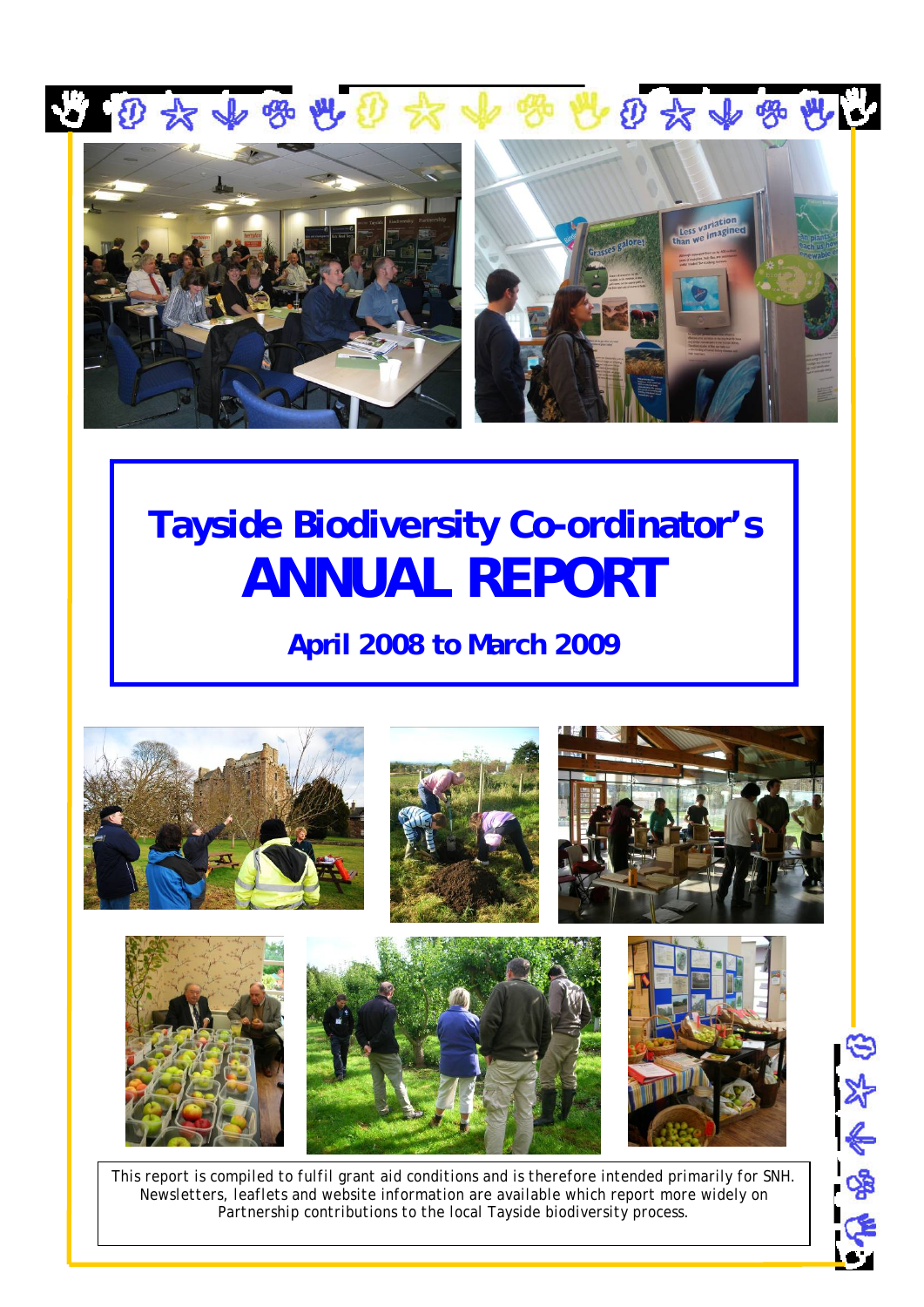每天小学家 每天小学家 每天小学家

## **2008-09 ANNUAL REPORT**

## **CONTENTS**

| (1) Co-ordinate and Support the Work of the Tayside Biodiversity Partnership                                                                                                                                                                                                                                                                                                                                                                                                                                                        | Page No<br>2   |
|-------------------------------------------------------------------------------------------------------------------------------------------------------------------------------------------------------------------------------------------------------------------------------------------------------------------------------------------------------------------------------------------------------------------------------------------------------------------------------------------------------------------------------------|----------------|
| (2) Promote Awareness and Enhancement of Biodiversity in Tayside<br>Talks and Presentations (2.1)*<br>Displays (2.2)<br>$\bullet$<br>Media $(2.3)$<br>$\bullet$<br>Website (2.4)<br>$\bullet$<br>Scottish Biodiversity Forum (2.5)<br>$\bullet$                                                                                                                                                                                                                                                                                     | $\overline{2}$ |
| (3) Maintain the TBP Steering Group and Sub-Groups, Providing Direction and Guidance<br>Steering Group (3.1)*<br>Water and Wetlands (3.2)<br>$\bullet$<br>Coasts and Estuaries (3.9)<br>$\bullet$<br>Farmland and Upland (including Barn Owl Interest Group) (3.12)<br>$\bullet$<br>Urban and Built Environment (inc. Swift & Sand Martin Interest Groups) (3.23)<br>$\bullet$<br>Woodland (including Red Squirrel Forum) (3.35)<br>$\bullet$<br>Education (including "Building Better Biodiversity" Programme) (3.41)<br>$\bullet$ | 4              |
| (4) Promote Community Involvement in Biodiversity Projects<br>SITA Tayside Biodiversity Action Fund                                                                                                                                                                                                                                                                                                                                                                                                                                 | 9              |
| (5) Promote Joint Working with Organisations Within and Outwith the TBP<br><b>Perth and Kinross Council</b><br><b>Angus Council</b><br>$\bullet$<br><b>Dundee City Council</b><br>$\bullet$<br><b>Other Organisations</b><br>$\bullet$<br><b>LBAP Officers' Network</b><br>$\bullet$                                                                                                                                                                                                                                                | 11             |
| (6) Identify and Promote Action for Priority National Biodiversity Habitats and Species<br>at the Local Level                                                                                                                                                                                                                                                                                                                                                                                                                       | 12             |
| (7) BARS Monitoring                                                                                                                                                                                                                                                                                                                                                                                                                                                                                                                 | 12             |
| (8) Research and Co-ordination of 2 <sup>nd</sup> Tranche HAPs and SAPs                                                                                                                                                                                                                                                                                                                                                                                                                                                             | 13             |
| (9) Training                                                                                                                                                                                                                                                                                                                                                                                                                                                                                                                        | 13             |
| Supporting the Tayside Biodiversity Partnership<br><b>Thanks and Acknowledgements</b><br><b>Contact Details</b>                                                                                                                                                                                                                                                                                                                                                                                                                     | 13<br>13<br>13 |
| <b>Swift Nestbox Trials Project - Monitoring Report</b><br>Appendix 1<br><b>Current Steering Group</b><br>Appendix 2<br>Project Priority Listing (Business Plan 2007-10)<br>Appendix 3<br>Appendix 4<br>Building Better Biodiversity Feedback Reports 2008-09                                                                                                                                                                                                                                                                       |                |

*\* Refers to Work Programme 2008-09 codes*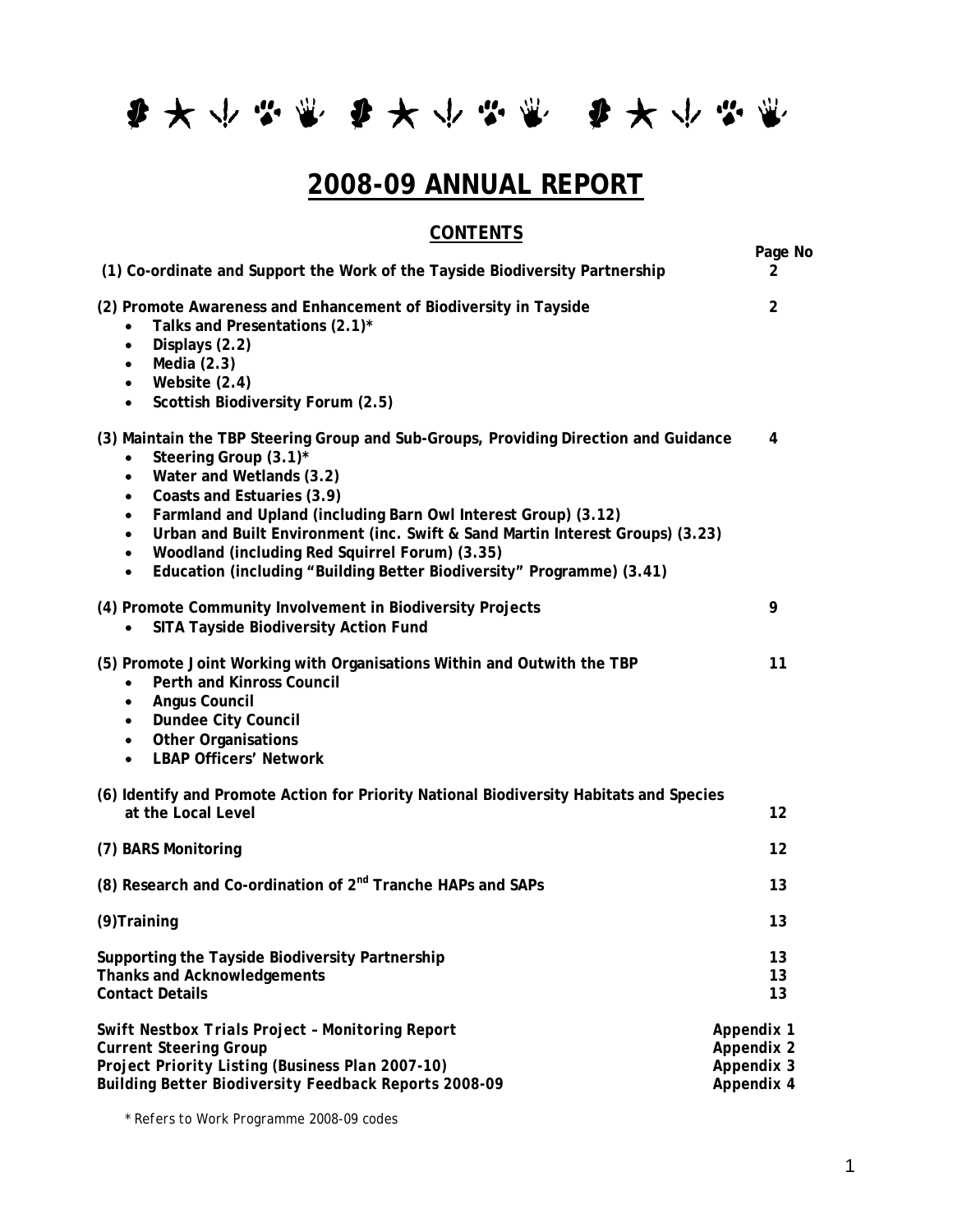

#### **(1.) Co-ordinate and Support the Work of the Tayside Biodiversity Partnership**

There were five Management Team meetings:  $12<sup>th</sup>$  May, 22nd August,  $12<sup>th</sup>$  November 2008 and 27<sup>th</sup> January 2009. An Annual Report for 2007-08 was prepared, together with a new Work Programme for 2008-09. Quarterly updates of the Work Programme were completed throughout 2008-09.

#### **(2.) Promote Awareness and Enhancement of Biodiversity in Tayside**

#### *2.1 Talks and Presentations*

- Stand taken at Dundee Spring Garden Show (19<sup>th</sup> and 20<sup>th</sup> April) to launch the Community Gardens, Orchards and Allotments booklet: approximately 250 people reached.
- Presentation to PKC Planning Seminar  $(24<sup>th</sup>$  April): c40 people.
- Helped man stand at St John's Centre, Perth (1 x day) and in High Street (0.5 day) for SBW Street Theatre event: c200 people reached.
- Talk to Longforgan School (100+ pupils) to launch biodiversity projects (including school orchard) and ZOOM participation.
- Attended Arbroath Eco Congregation event (30<sup>th</sup> Aug): c200 people reached.
- Attended Hillcrest Housing Association Green Day for Tenants Fair (October): c70 people reached.
- Attended the Perth Wood Fair.
- Gave morning workshop (6<sup>th</sup> November) to School of Social & Environmental Sciences (Planning), Dundee University – 20 people.
- Attended Scottish Parliament as guest of Children's Orchard event in the Parliamentary Committee Room, Holyrood – display of Tayside materials (50+ people).
- Gave presentation to the City Chambers, Glasgow (14<sup>th</sup> Nov.) to raise awareness on Tayside biodiversity and orchard project case studies (c40 people).
- Ran 2-day stand at Dobbies Monifieth for their "Wildlife Care" Weekend (31<sup>st</sup> Jan/1<sup>st</sup> Feb): c150 people.
- Worked with Dundee Sensation and the Angus Ranger Service to put together a Scottish Teachers' biodiversity event at SCRI in February (20 people).
- Presentations given to Angus FWAG (19<sup>th</sup> March) c50 people.
- Presentation given to Perth University of the  $3<sup>rd</sup>$  Age (26<sup>th</sup> March) c18 people.
- Approached (and subsequently worked with) Dundee Sensation re. holding the national "What on Earth is Biodiversity" exhibition (March to June 2009)
- Agreements already made to give 2 x talks Autumn 2009: SWT Perth Group; Scottish Badger Conference;
- Helped plan Kinross Discovery Day 2009 (changing date of event to fit in with Scottish Biodiversity Week 2009).

#### Summary

Approximately 4,440 people heard about the Tayside Biodiversity Partnership and its projects at first hand at events, presentations and at the Orchard Festival. This included several new audiences such as the Arbroath Eco-congregation, Dundee University students, Glasgow City Chambers, Dundee Science Centre.

#### *2.2 Displays*

Throughout the year there was ongoing liaison with partners regarding loaning 2 x sets of banner displays and regular provision of leaflets for events. The banners were used at many events, including the Tayside Estuary Forum conference, Dundee Spring Flower Show, PKC Planning Seminar, Perth City Centre (Street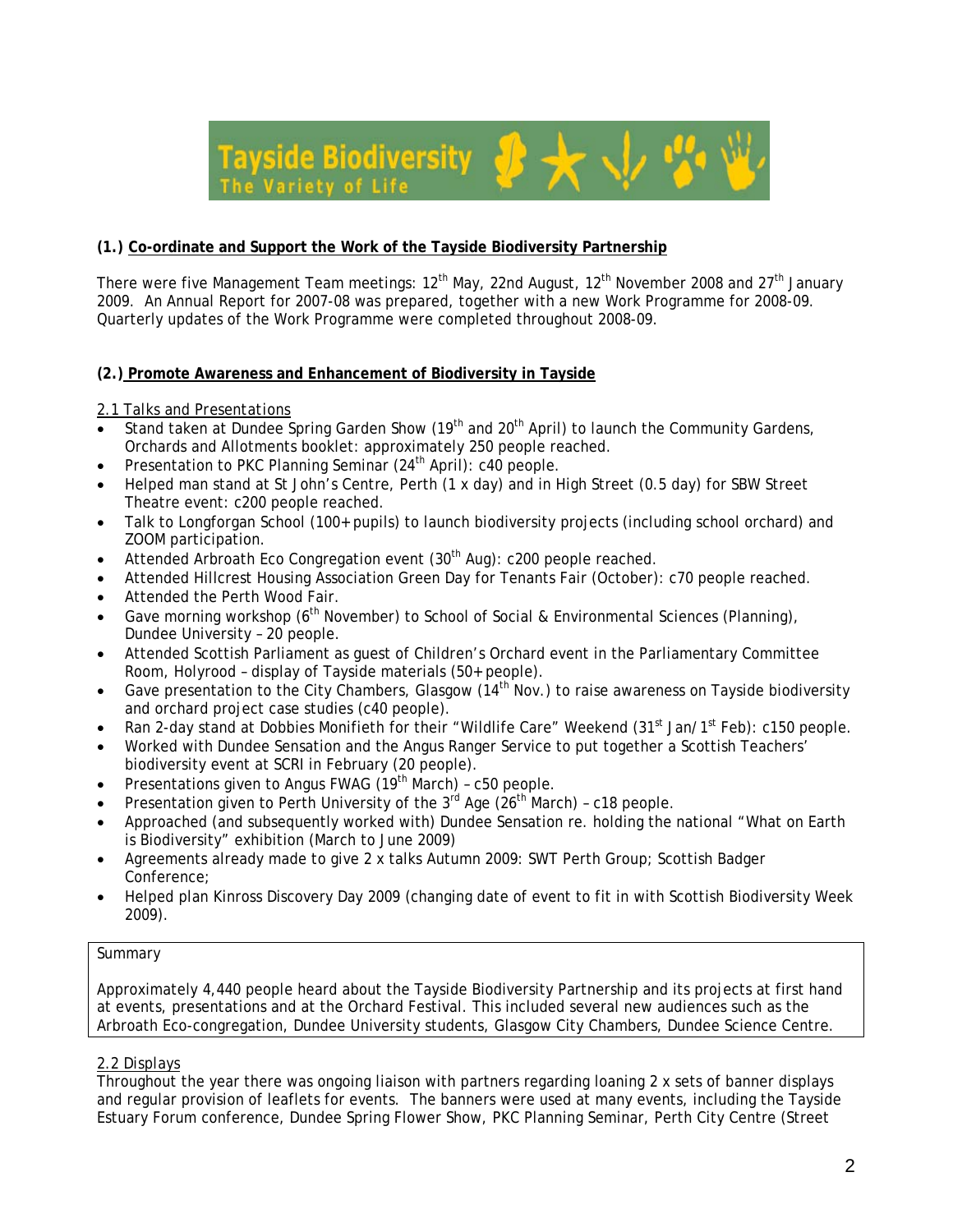Theatre), Braco Green Graveyard Initiative Coffee Morning; Braco Green Day (Nov. 2008); Perth Wood Fair, the St Andrews event at Dundee Sensation; Glamis Country Fair, SCRI Teachers Biodiversity event.

#### *2.3 Media*

#### Articles -

Quarterly articles were prepared for Trellis Newsletter (Scotland-wide coverage) and regular articles written for the National (UK) Orchard Forum; Tree Warden Newsletter; Scottish Biodiversity Forum Newsletter. Articles were also prepared for the Eco Congregation Newsletter (Green Graveyard Initiative), the Perthshire Green Tourism Network E-Bulletin (ZOOM project and swift survey).

#### Radio -

BBC Radio Scotland interview for "Out of Doors" programme; Radio Tay (Country Matters) interviews for 2 x biodiversity programmes aired in August.

Interviews/information provided to Scotland on Sunday, Perthshire Advertiser, the Courier, and Sunday Times for Orchard Festival (all published); also set up photocalls for Courier at Cairn o'Mhor and Ray Cox (photographer) for Historic Orchard Forum.

#### Other Websites -

Copy prepared for Perthshire.co.uk (via VisitScotland) and for use in the Green Tourism E-Bulletin; website information also provided to Common Ground.

#### Press Releases –

- SBW Tayside events (including generic version for event organisers to adapt and circulate): PA, Courier;
- PA and Courier re. swift survey and orchard workshops;
- Riparian Seminar, Winter pruning workshop, Green Roof Workshop, Swift Workshop, Greenspace and Biodiversity Seminar, Tayside Recorders' Day.

Pete Wishart – liaised between Partners for media event re. Carse HOF project (P&KCT and FCS).

Better liaison took place between the Co-ordinator and recipients of the SITA Tayside Biodiversity Action Fund. Working with Perth Quality of Life Trust Administrator, applicants ensured that many more of the TBAF projects were featured, particularly in local newspapers - e.g. the Osprey Officer at Loch of the Lowes, the wet grassland work being undertaken by RSPB at Vane Farm, the Barn Owl and Tree Sparrow projects in Angus (Angus FWAG).

#### Summary

The Co-ordinator prepared 23 articles for national and local publication (including websites and photocalls); 3 radio interviews were given; approximately 12 press releases were published with respect to local events. Many more articles and press releases were provided by Partners and the Co-ordinator had input into several of these.

#### *2.4 Website*

Regular updates were sent to the webmaster and a meeting held to discuss the potential costings for its review: ZOOM page uploaded, plus Funding Newsletter, Geodiversity leaflet/newsletter, SBW links, SRDP link, swift video and numerous seminar presentations.

A Website Statistics report was prepared for the Steering Group during 2008-09 and included the following details: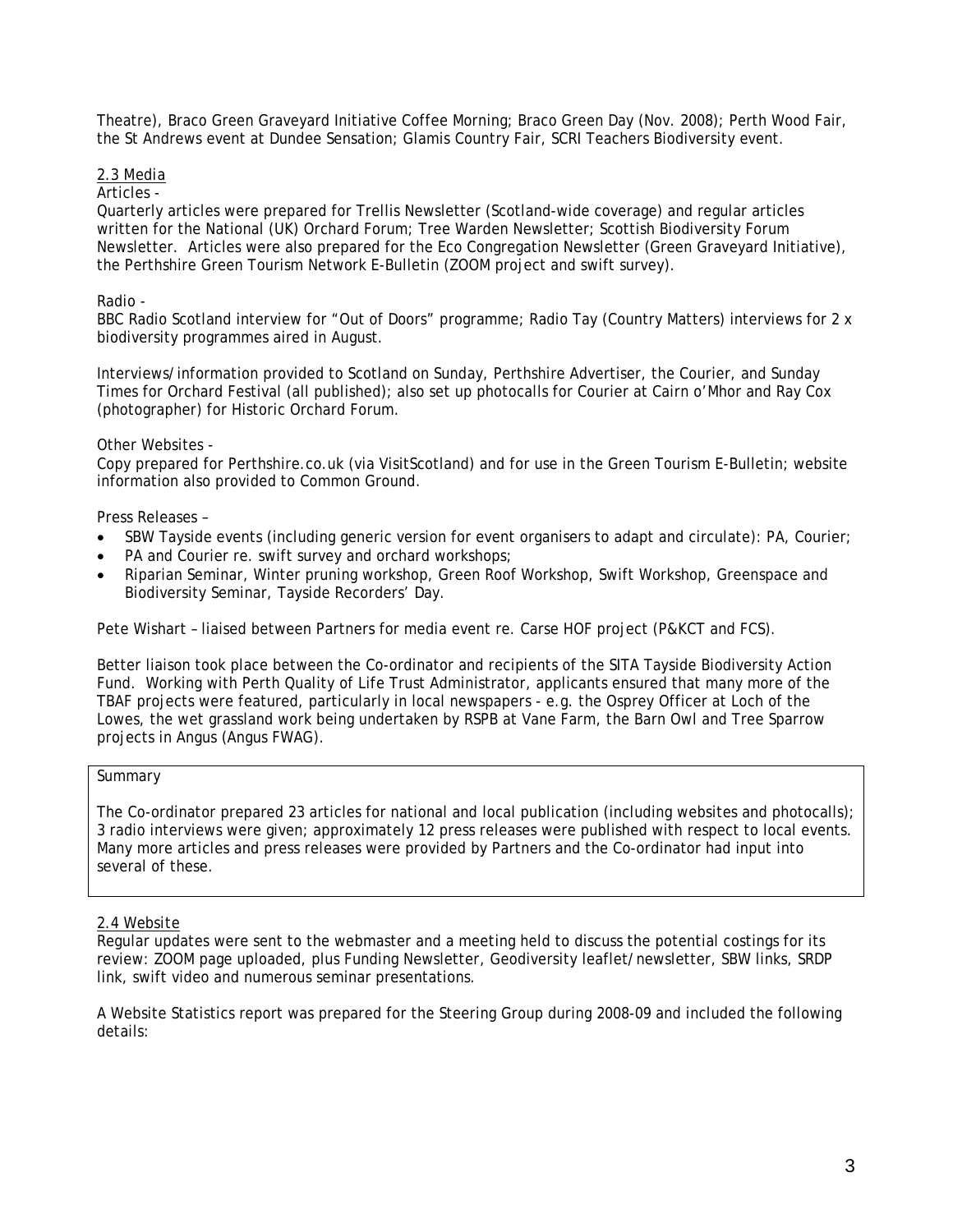| Month.                                                            | <b>Total Hits</b> |
|-------------------------------------------------------------------|-------------------|
| 1 <sup>st</sup> QUARTER                                           | 140,549           |
|                                                                   |                   |
| 2 <sup>nd</sup> QUARTER                                           | 117,965           |
|                                                                   |                   |
| 3rd QUARTER                                                       | 146,013           |
|                                                                   |                   |
| 4 <sup>th</sup> QUARTER                                           | 141,826           |
|                                                                   |                   |
| 1 <sup>st</sup> April 2008 to 31 <sup>st</sup> March 2009 - TOTAL | 546,353           |

#### *2.5 Scottish Biodiversity Forum (SBF) Information*

Details of the SNH Research Review were circulated; also Single Outcome Agreements. The Co-ordinator advised LBAPOs about the inclusion of rare breeds and GAP (Grazing Animal Projects) in the TLBAP. Regular papers were circulated to sub-groups regarding Scottish Biodiversity Committee Ecosystem groups (e.g. woodland, marine, upland, etc.).

#### **(3.) Maintain the TBP Steering Group and Sub-Groups, Providing Direction and Guidance**

With Rachael Higgins' departure from the Clerical Assistant's post in early-August there were major delays in recruiting a new member of staff; this had a detrimental affect on the Co-ordinator's work programme. The closing date for the post was early September (70 applications) and 9 candidates were interviewed mid-October. In the meantime, Britta Peters helped in a temporary capacity from the end of August to mid-October and Louise Ross took over for the few weeks leading up to Christmas. There were ongoing delays in setting up computers/e-mail addresses for new staff and after an 18 month delay TechnoVoice equipment was installed at the office. Iain Campbell finally took on the Clerical Assistant's post in January 2009.

#### **3.1 Steering Group**

During the period 2008-09 there were four Steering Group meetings:  $17<sup>th</sup>$  June,  $15<sup>th</sup>$  September, 9<sup>th</sup> December 2008 and  $10<sup>th</sup>$  March 2009.

#### **3.2 Water and Wetlands Sub-Group**

Ian Lorimer took over as Leader of the sub-group in September 2008. Meetings were held in April and September 2008 and February 2009.

In May 2008 the sub-group joined the Perth Lade Management Group in a walk along the lade to discuss the potential for a Biodiversity Enhancement Project. Progress then ground to a halt until a separate local authority department commissioned a local community report on the use of the lade; the biodiversity project will now fit in with this. The Co-ordinator worked closely with the Bat Conservation Trust and the Perth & Kinross Ranger Service to plan the new Perth Bat Project which will include the Lade.

No progress was made regarding the Mammal Road Death Survey, although the subject was raised at national level by attending the Scottish Trunk Roads Group meeting held in Perth. Nor was there time to take forward the Tayside Ponds Initiative, but good contacts were made with SUDS experts in SEPA and a first phase project started to list existing local authority SUDS and propose community pond projects.

The Tayside Lochs Project's first focus was at Fingask and White Loch and with SITA TBAF funding on-theground work was undertaken. The Co-ordinator finalised artwork, design and costings for 250 tea-towels to assist with awareness-raising. These were distributed to all the local septic tank owners, golf course, sheltered housing complex, anglers' group and primary school in early 2009. As part of a long-term initiative led by SEPA, the project will be reported on to the UK Mesotrophic Lochs Habitat Action Plan Steering Group.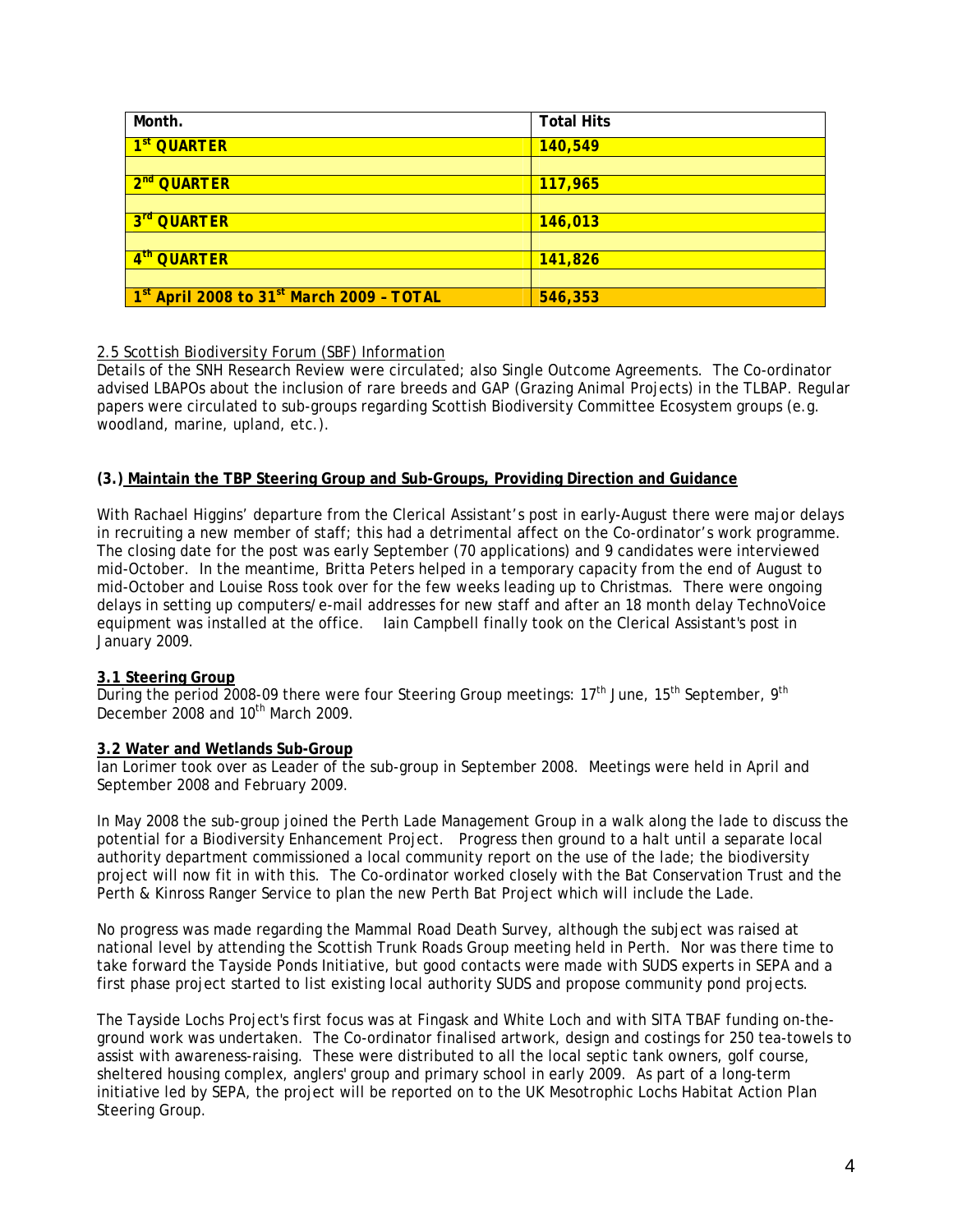The sub-group's Riparian Seminar at the Birnam Institute in January 2009 attracted 77 participants from across Scotland; there was excellent feedback to the event.

#### **3.9 Coast and Estuaries Sub-Group**

A new sub-group chair, David Lampard, took over meetings in November 2008 and January 2009. The search continues for a sub-group leader who can be part of the Steering Group.

The Co-ordinator prepared a proforma for a potential student placement project for the Wildfowl Audit, interviewed potential candidates and then worked with the student (Craig Robb) and Perth & Kinross Ranger Service to take forward.

Staff changed within the Scottish Golf Environment Group and the demise of FWAG Scotland caused a lack of progress with coastal golf course projects. However, a new project, "Nature on Track" was discussed at the January meeting and the sub-group started to work with ScotRail. Discussions were held with the Dundee Ranger Service regarding the feasibility of a Wildlife Watching Working Group; this was ultimately cancelled owing to a reduction in staff. Liaison continued with the Broughty Ferry Environmental Project as regards marine interpretation within the new bathing hut, sand dune restoration at Broughty Ferry; and the potential for a Swift booklet and community water vole survey training for the new Dighty project. The Co-ordinator also had input into Fife Ochre's design work on the interpretation for the Tay Trail Project.

A meeting was also held with the Tay Estuary Forum Officer regarding biodiversity input into the TEF Management Plan.

#### **3.12 Farmland/Upland Sub-Group (including the Barn Owl Interest Group)**

The Farmland and Upland sub-groups were merged in August 2008 and the group met in May and August 2008, predominately to discuss the SRDP local priorities. A letter from the Partnership, drafted by the subgroup, was sent to the Scottish Government regarding the Review of the Wildlife & Countryside Priority Species consultation.

Angus FWAG's Linnet Link Project will progress via Angus Council and ex-FWAG support by Littlewood Land Care will ensure the ongoing Barn owl project. SAC's Calcareous Grassland project progressed and the Coordinator supported the event in July 2008 at Blair Atholl. Although turnout by the public was poor, those who attended were professionals from a wide range of organisations which facilitated excellent local networking. There were ongoing discussions with Butterfly Conservation Scotland as to potential Tayside projects, including the Angus Small Blue Survey proposal and the Highland Perthshire Butterfly ID leaflet. Funding was not secured during 2008-09 but is likely to be achieved during 2009-10.

There was input into the UK Grassland HAP Steering Group UK projects listing – the Calcareous Grassland Project (SAC) was included and potential Field Day events were discussed to take place in the future.

Disappointingly, the Upland Discussion Day did not taken place during 2008, but with changes about to take place regarding the extended boundary of the Cairngorms National Park, there will need to be such a meeting during 2009.

**3.23 Urban Sub-Group (including the Swift and Sand Martin Interest Groups)** Six meetings were held: April, June, August and December 2008 and February and March 2009.

#### *Green Graveyard Initiative*

A letter was circulated to all local community councils regarding the Initiative. One of the key outcomes to this was the opportunity to meet a number of community groups (including Ardoch Trust) at Braco to discuss the possibility for a wide-ranging Braco Biodiversity Village Project. This will include three Green Graveyard Initiative sites. The Co-ordinator also met with Western Cemetery Friends (Dundee) and commented on Aberfeldy and Broughty Ferry graveyard management proposals.

Ongoing discussions were held with Perth & Kinross Council regarding setting up a suite of new pilot projects (working in liaison with Perth & Kinross Heritage Trust). Liaison with PKC and Dundee University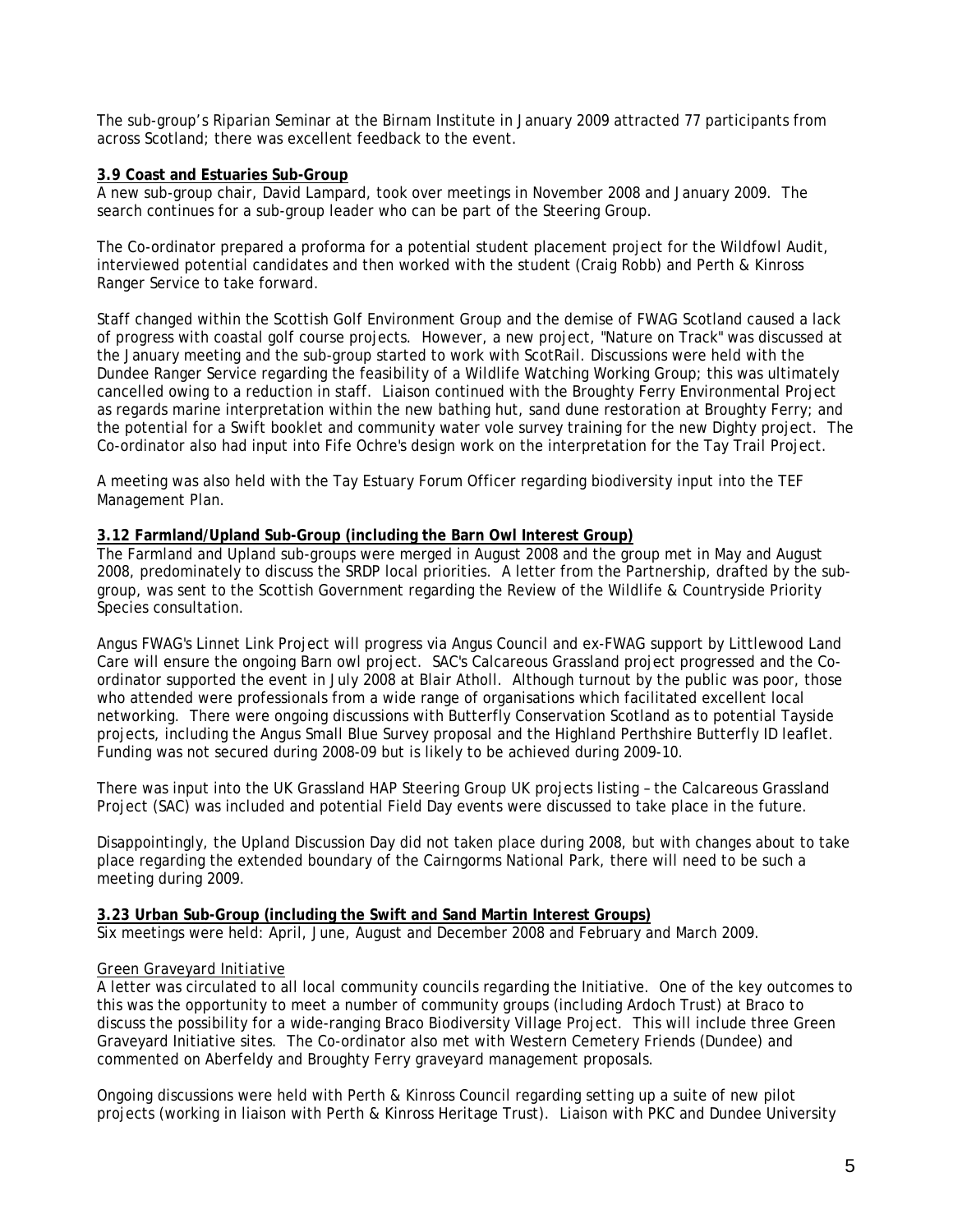regarding a student placement led to Gordon Henderson and the Co-ordinator working with PKC, DCC and AC to prepare case studies for the Burial Grounds HAP.

Arising from the findings of a Perth Academy biology project at Greyfriars, Perth, discussions with Plantlife Scotland and Edinburgh Botanic Gardens lichenologists may lead to the Tayside LBAP piloting a lichen postcard survey/ public awareness project which could ultimately be widened across Scotland by Plantlife Scotland. Discussions and funding searches took place during 2008 and it is hoped the project may be launched during 2009.

There was continued liaison with Eco-Congregation Scotland (and the individual committee in Perth) to raise awareness of the Initiative within the local community.

#### *Sand Martin Interest Group*

The group met in July 2008. The members kept in touch via e-mail and telephone. The Co-ordinator met the Interest Group leader at Friarton Ponds as part of the proposed Tay Regeneration Project to discuss the possibility for a new sand martin bank. This was subsequently built.

#### *Swift Interest Group*

The Co-ordinator chaired Swift Interest Group meetings in April and September 2008. The swift survey form was updated and funding found for its printing. The new form was widely circulated to Partners and key volunteers.

Although there was little feedback from the Swift Nestbox Trials (Appendix 1), DCC liaised with the TBP and Concern for Swifts regarding the Janet Brougham Sheltered Housing project.

Stephanie Shaw, a placement from Dundee University, and Louise Ross, temporary clerical assistant with the Partnership, undertook the task of inputting the backlog of data amassed over the past few years – 900 entries were completed. Stephanie set up a database of Access and Excel files so that records can be manipulated in the future for national and local records. Stephanie also assisted in preparing press releases to raise awareness about the volunteer opportunities for the swift survey. Funding was secured via the SITA Tayside Biodiversity Action Promotion Fund for swift tea-shirts (designed by BFEP). All Interest Group members received one, plus the Street Theatre actors/directors for their contribution to the Scottish Biodiversity Week. Spare tea-shirts were used as prizes for the Top Ten volunteers. A mailing was sent to all past volunteer surveyors (with the mailing costs sponsored by Perth & Kinross Council) asking for their contribution in 2008. "Thank you" information packs were sent to all those who returned completed forms; these included swift pin badges (purchased from the RSPB). The Swift Newsletter continued to be widely distributed and good practice shared with other LBAP Officers throughout Scotland.

The Co-ordinator encouraged PKC & DCC Rangers to hold swift walks for the public and helped research facts for the new Swift booklet (BFEP) as part of a 2009 project. A Swift Workshop for Local Authority planners, architects and housing departments was held in Dundee during February (funding was found to bring Edward Mayer of London Swifts to Scotland). The Co-ordinator also helped plan and attended the Scottish Swift Gathering meeting in Stirling (in January) and took part in the BBC Radio Scotland programme "Out of Doors".

#### *Community Gardens, Orchards and Allotments booklet*

1,500 booklets were distributed across Tayside and Scotland during 2008-09, including 100 for the City Farms Federation national conference, 70 for the Scottish Allotments & Gardens national conference (which the Co-ordinator attended) and 50 to the Dundee in Bloom committees. The booklet's circulation has resulted in a lot of general advice, presentations and exhibitions being requested from an area greater than Tayside and a lot of new contacts made. Talks were given on the subject to the Perth Organic Gardeners and Perth U3A.

#### *ZOOM*

Following the launch of the project, 600 packs were distributed within a very short period of time. Additional packs were made available to events organisers throughout Tayside to ensure a wide distribution. Throughout the year packs were regularly posted and acknowledgement made to all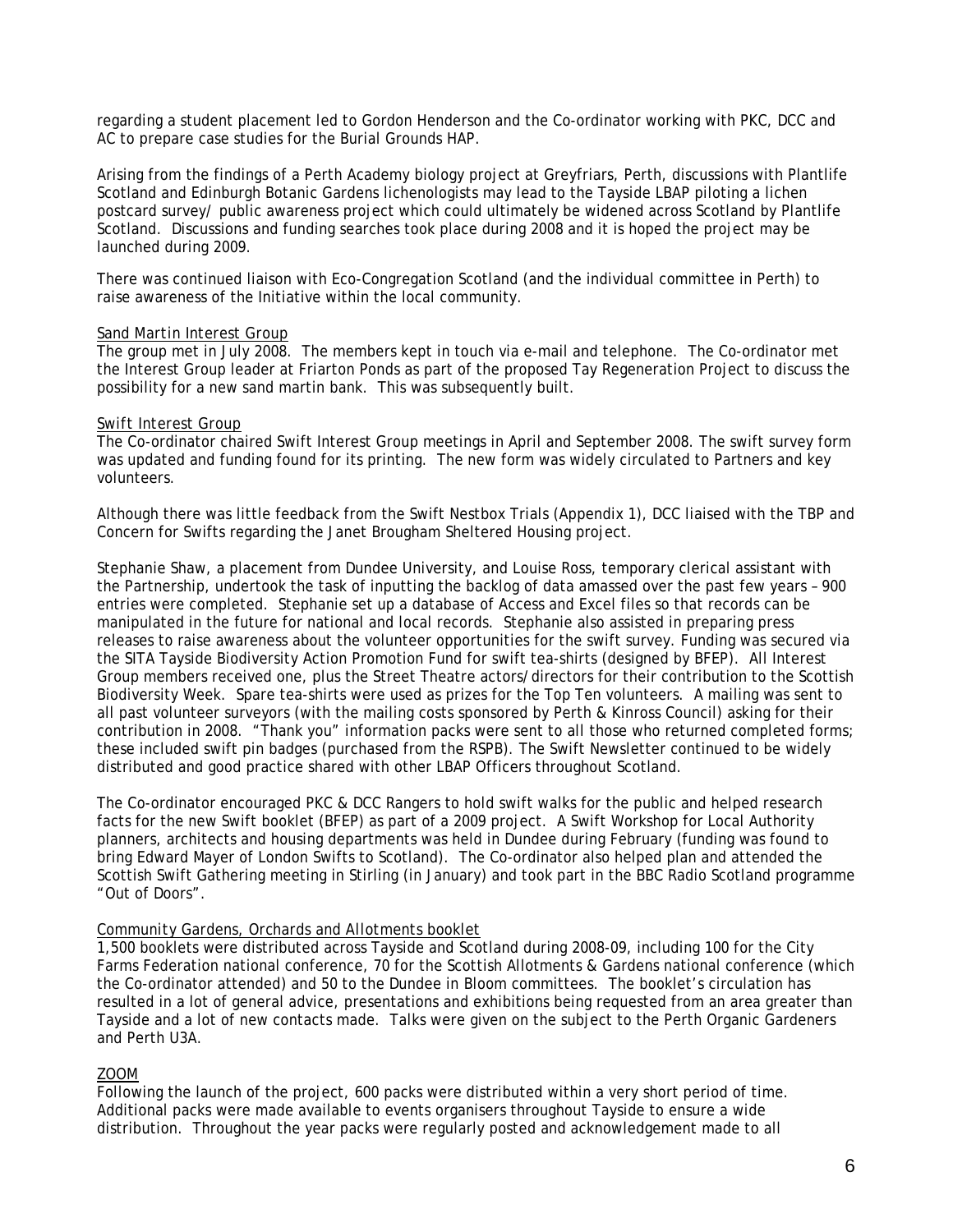completed survey forms received. Over 140 packs were given to Dundee in Bloom members. By the end of the 2008-09 year only 100 packs remained for use at the beginning of the 2008-09 season. Approximately 100 survey forms were returned and forwarded to the Bumble Bee Conservation Trust for inputting into their national database.

By the beginning of 2009, the ZOOM In2 Project was being planned as a follow on to the very well-received ZOOM project. Funds were located to enable a print re-run of the original bumblebee survey form.

#### *Grassland Management*

DCC operative staff received practical training (via the Broughty Ferry Environmental Project and Fife Council) and comments were made on the new Kingsway grass cutting regime. Assistance was also given into the preparation of the PKC Committee Report regarding change of management of PKC greenspace (graveyards, parks, etc.). This was approved by the PKC Committee.

#### *Non Native Plants*

Key Partners within the TBP received copies of the new UK Invasive Non-Native Species Strategy booklet published by the Scottish Government and the Co-ordinator was invited to contribute to Angus Council's Invasive Species website page. Liaison took place with the River Esk Fisheries Board as to the number of non-native species projects being undertaken elsewhere in Tayside.

#### *Green Roofs*

Funding was achieved to bring Dusty Gedge of Living Roofs and John Little of the Grass Roof Company to Scotland. Generous sponsorship from Hertalan and a contribution from the Dundee Architects Institute considerably reduced costs for the practical workshop which took place in Dundee; Angus and Perth & Kinross Council part-funded the day too, with Dundee City Council providing the venue at Baxter Park Visitor Centre. Dusty Gedge also contributed towards the TBP's "Greenspace and Biodiversity" seminar held in Forfar during February. Following the publicity for the events, enquiries were received from organisations across Scotland interested in creating their own green roof (this included Trellis Scotland).

#### **3.35 Woodland Sub-Group (including the Red Squirrel Forum)**

Tim Barratt took over as Leader of the sub-group in March 2008. The sub-group met in August.

#### *Tayside Orchards Project*

This high-profile project continued to dominate the sub-group's work. To assist the Perth & Kinross Countryside Trust, the Co-ordinator drew up a detailed project brief which was subsequently used in a successful bid for Scottish Rural Development Programme monies to take on a Project Officer for two years.

There were 8 meetings of the Historic Orchard Forum and the Co-ordinator organised two practical training events for the public: summer pruning, and management of new orchards. To publicise the uniqueness of the Carse of Gowrie Orchards, the TBP took the lead by introducing the first Festival of its kind in Scotland. LEADER funding was secured and the total costs of £8,000 were covered by LEADER, Perth & Kinross Countryside Trust and a great deal of in-kind assistance from events organisers and volunteers. The Carse of Gowrie Orchard Festival took place from 18<sup>th</sup> to 26<sup>th</sup> October. Key outputs included:

- Glendoick Garden Centre Apple Weekend  $(18<sup>th</sup> 19<sup>th</sup> October)$  footfall of c3,000 people;
- Small-scale cider making courses (x2) the first such training made available in Scotland: 20 participants;
- 3 school orchard events (Longforgan, St Madoes and Abernyte) 35 trees planted;
- Errol Family Fruit Tree Planting and Apple Fair  $(25<sup>th</sup> October) 30$  trees planted (including a row of fruit trees at Stewart Milne's new development, Errol) – c50 visitors, including volunteers;
- Elcho Castle Family Fruit Weekend (25<sup>th</sup>/26<sup>th</sup> October) 130 visitors;
- Publication of the Tayside Traditional Orchards booklet based on the People's Trust for Endangered Species booklet, the Tayside version was totally re-written with the blessing of the PTES. The PTES is now using the Tayside version to prepare a 2<sup>nd</sup> Edition for England; other Orchard Groups elsewhere in Britain are now following suit!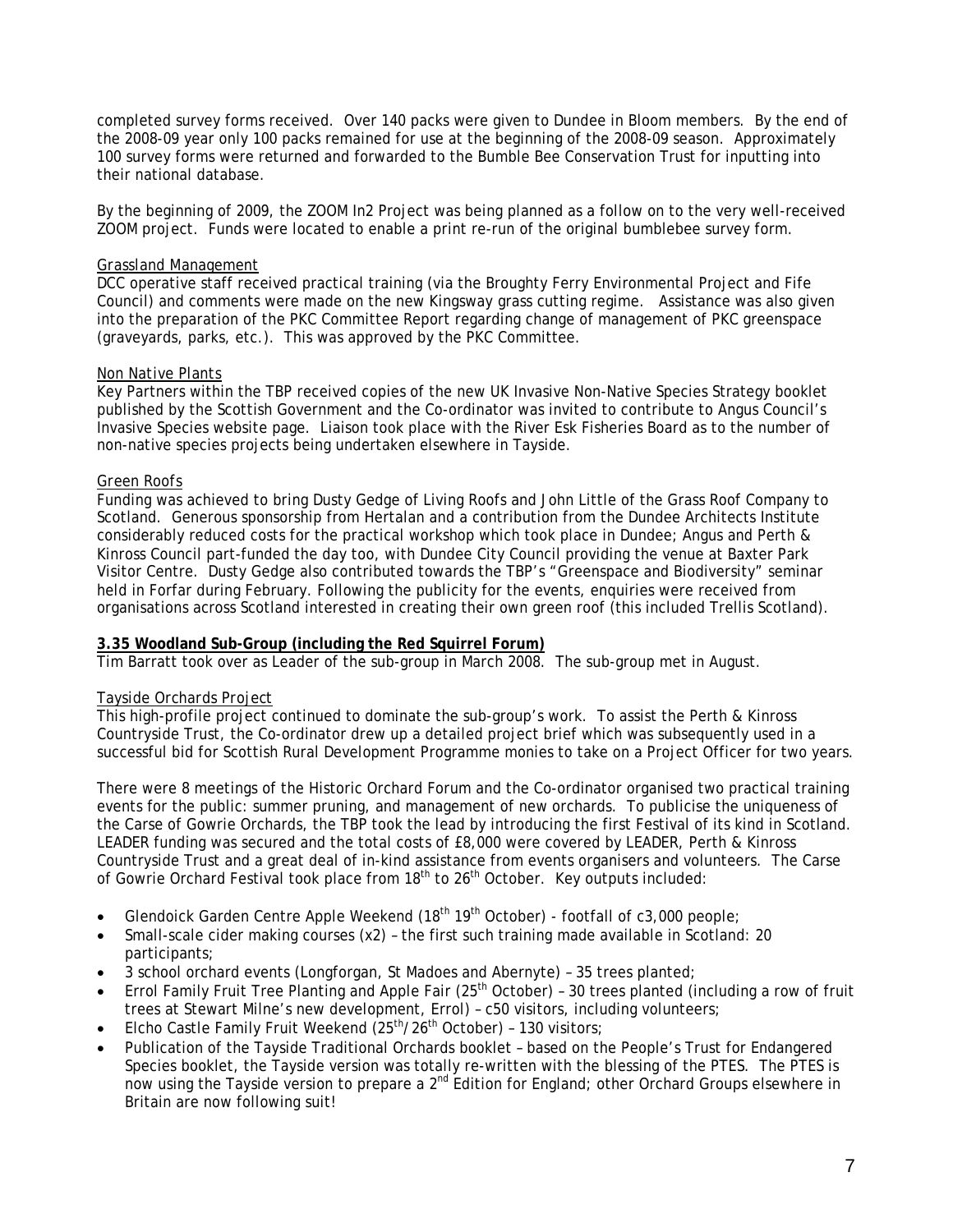Craig Robb, a very able student placement, ensured that local businesses throughout the Carse were contacted and a suite of publicity material was designed and printed – a programme of events, a cidermaking course flyer and a generic poster. Iain Ballantyne, another student placement, took over part-way through the project and continued to assist the Co-ordinator in liaising with community groups, HOF, Glendoick Garden Centre, VisitScotland and a number of local schools to prepare a programme of 10 events over 10 days. A separate report on the Festival is available.

To ensure the orchard project is widened beyond the Carse, an inaugural Tayside & Fife Orchard Forum meeting was held to discuss the rolling out of school and community orchards throughout the area. Partnership working between all three local authorities, Forestry Commission Scotland, Perth & Kinross Countryside Trust and the Fife Coast & Countryside Trust has ensured the project is covering as large an area as possible.

The Co-ordinator met with Network Rail regarding the potential for a community orchard at West Oaks (Friarton); links were made with the Children's Orchard (Glasgow) which set up the Dunkeld Community Orchard, the largest so far in Scotland. The PKC Tree Wardens will be involved in its future management. Discussions were held with the Soil Association, Children's Orchard and FCS regarding the proposed Commonwealth Orchard; these were not progressed when the idea failed at the Scotland 2014 Legacy Panel.

Discussions were held with Buglife Scotland into the possibility of preparing an Orchard Bugs poster leaflet, and Butterfly Conservation Scotland/McManus Collections Unit as to the potential for running National Moth Night events in the Carse orchards.

#### *Red Squirrel Forum*

The Tayside & Fife Red Squirrel Forum met regularly, attended by the Tayside Red Squirrel Officer and chaired by Forestry Commission Scotland. The Co-ordinator contributed towards the Tayside Red Squirrel Strategy and attended the new Saving Scotland's Squirrels launch in Dunkeld in February.

#### **3.41 Education Sub-Group**

As sub-group leader, the Co-ordinator chaired four meetings in April, September, December 2008 and March 2009.

The TBP recycled pens and pencils were distributed widely at many events across Tayside, including 150 to the Angus Countryside Initiative Estate Day for Dundee schoolchildren.

Funding was confirmed, articles prepared or edited, photographs researched and a further 8-page "From Summit to Sand" Newsletter went to print in time to be launched at the SITA TBAF Reception on 1<sup>st</sup> May 2009.

#### *Tayside Biodiversity Festival 2009*

Although the Festival took place in May 2009, all the planning was undertaken within the period 2008-09. Owing to the negligible budget, much of the research was into the different types of events that could be staged without any budget expenditure - book fairs, etc., and a great deal of Partnership working. The Co-ordinator approached Dundee Sensation regarding the possibility of hosting the BBRSC "What on Earth is Biodiversity" national exhibition and this resulted in the Dundee Science Centre fully funding the exhibition and running it for 2 months to coincide with the Tayside Biodiversity Festival. As the exhibition had to be transported to Dundee from Bristol, it was agreed that the Aberdeen Science Centre would also host it for a further two months. The Co-ordinator proposed a Wildlife Photography Weekend to start the Festival and David Boag was approached in addition to a number of Scottish photographers. With funding from SNH, SITA TBAF and Dundee Sensation, David Boag ran three family-orientated workshops in Dundee and a general workshop for the Angus Ranger Service, Monikie. The events were used to officially launch the ZOOM In2 project and received extensive media publicity.

Iain Ballantyne, the student placement from Dundee University who had assisted with the Orchard Festival, helped compile a Programme of Events, whittling down the original proposed 75 events into 60 local events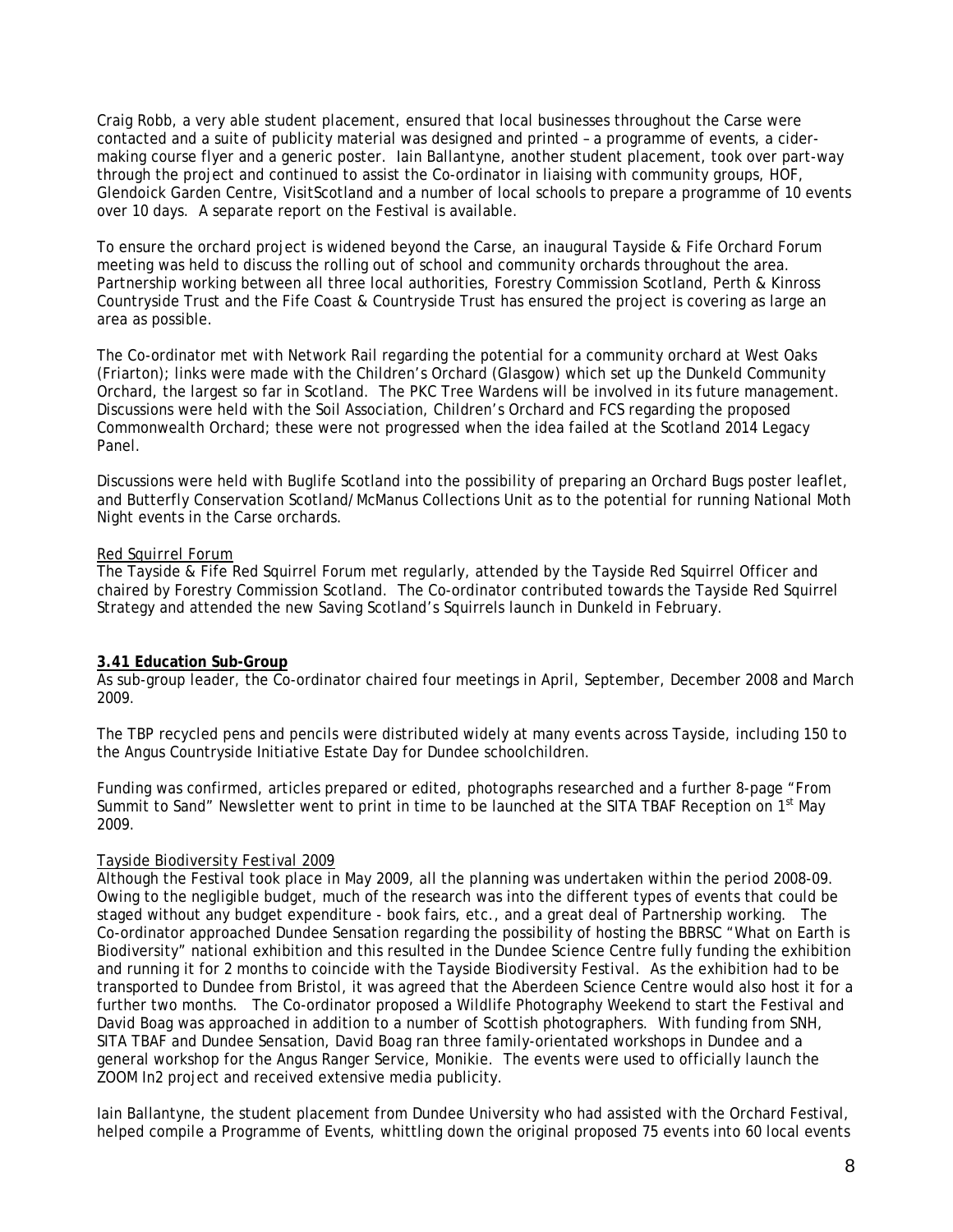that were publicised within the Programme. Another student, Kalina Kasprzyk, liaised with Dundee Contemporary Arts to incorporate their series of international Wildscreen films into the Festival.

Coincidentally, Douglas Flint was planning an NHS Scotland biodiversity seminar in Stirling in mid-May; he changed the venue to be part of the Festival. Unfortunately there were too few bookings to go ahead with the event, so it was postponed at short notice. In the meantime, however, artist/designer Joanna Kessel asked for Partnership input into her NHS commission for artwork on a biodiversity theme at the new Macmillan Centre in Perth.

#### *Bee Wild Project*

Discussions with Angus Council and Var Scotica as regards a potential pilot project did not result in anything being progressed, but much interest was shown in the project and the Co-ordinator contributed ideas, funding advice and publications to a number of community groups and schools to start wildlife gardens.

#### *Scottish Biodiversity Week 2008*

The Co-ordinator prepared a Tayside events listing following liaison with Partners: 31 events for Scottish Biodiversity Week 2008. A generic press release was prepared and circulated to events organisers; details uploaded onto the website and links made with Scottish Biodiversity Forum as regards wider publicity/inclusion on the SBF website. The TBP website was updated after the SBW to reflect national publicity. A large mailing of seed sticks/leaflets was undertaken to Partners/interested parties and a detailed feedback report was sent to SBF.

The SBW organisers chose the Perth Youth Theatre's "biodiversity street theatre" as one of their Top Ten Events to feature in a national leaflet and featured this unusual event prominently on their website. The Co-ordinator, with SNH, gave advice to the Youth Theatre on accuracy of content for their bee and bird theme. Funding and future opportunities beyond input into the Scottish Biodiversity Week was discussed.

*Research, Co-ordinate and Promote Training Programme ('Building Better Biodiversity Programme')* The 2008 Building Better Biodiversity Programme was prepared and put on the website; towards the end of the year, the 2009 Programme was also prepared and publicised.

Appendix 5 gives full details of the output from the training courses. In summary, two lunch time seminars were hosted by Perth & Kinross Council in 2008. With Pam Coutts, Angus Council, 5 lunch time seminars were arranged to take place between October 2008 and January 2009. A further suite of seminars was planned with Esther Rogers-Nicoll of PKC and information packs prepared for spring 2009.

The Co-ordinator also organised the Greenspace & Biodiversity Seminar, a Swift Workshop, Living Roofs Workshop and a Winter Pruning Course.

A second Tayside Recorders' Forum Day was hosted by Dundee McManus Collections in March 2009 with 34 participants. The TBP hosted a Tayside Geodiversity meeting at Tayside House during the year.

#### **(4.) Promote Community Involvement in Biodiversity Projects**

In addition to the NGO organisations represented on the TBP's sub-groups, support was given to the following organisers of projects to encourage involvement in the biodiversity process:

- Angus Bat Group;
- Ardoch Trust (Braco);
- Atholl Estates:
- Bankfoot Eco-Congregation;
- Bat Conservation Trust;
- Boys Brigade;
- Bridge of Earn In Bloom Group;
- Broughty Ferry Environmental Project ;
- Butterfly Conservation Scotland;
- Baxter Park Friends: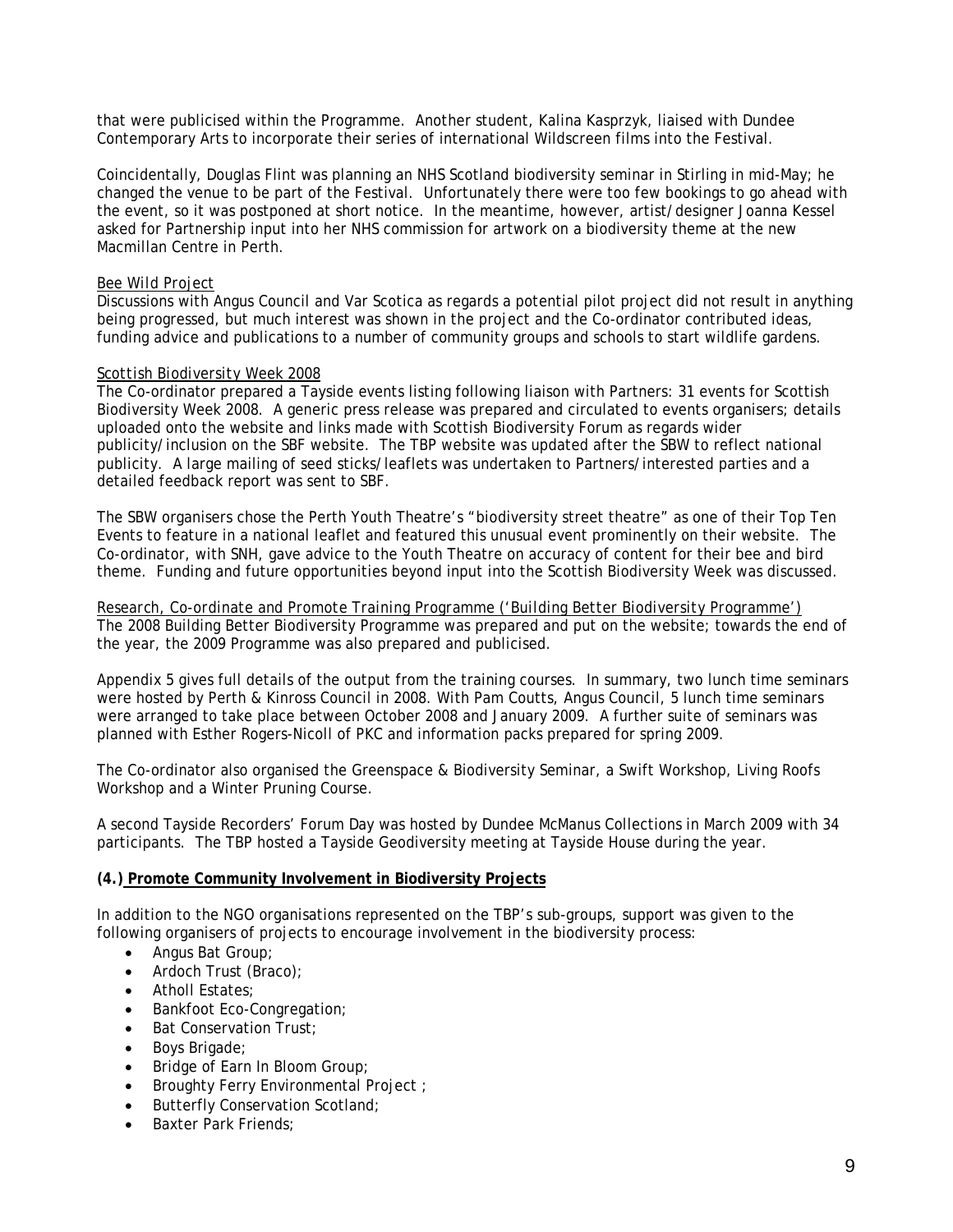- Cairngorms Water Vole Project;
- Dunbarney Eco-Congregation;
- Dundee University;
- Duntrune House (Green Tourism member);
- Eassie Community Council;
- Hillcrest Housing Association;
- John Muir Awards;
- Kindrogan Field Centre;
- Muirhead Sanctuary;
- Muirtonhouse Sheltered Housing (Blairgowrie);
- Murton Trust:
- Muthill Environment Group;
- Perthshire Organic Growers;
- PriceWaterhouseCooper;
- Scottish Allotments and Gardens Society;
- Scottish Crop Research Institute;
- Scottish Native Woods;
- Scripture Union (Lendrick Muir).

Articles were provided for the SBF Biodiversity Newsletter and input for the UK Biodiversity Newsletter ensured so that Angus FWAG's article on barn owls resulted.

#### *The SITA Tayside Biodiversity Action Fund*

The Co-ordinator continued to advise a large number of potential applicants on general funding opportunities and, on a quarterly basis with the Perth Quality of Life Trust Administrator, handled applications for the SITA Tayside Biodiversity Action Fund. Evaluation and assessment reports were prepared for the Partnership's Assessment Panel and the Co-ordinator attended each quarterly PQLT Board meeting to present the reports. The Application Guidelines were also reviewed and SITA TBAF Progress reports compiled to ensure regular requests for press release can be requested in future.

17 successful applications were processed during 2008-09:

- Perth Bat Project,
- Highland Perthshire Aspen Project,
- Baxter Park,
- Bat Conservation Trust/ PKC Ranger Service;
- RSPB (wader project);
- Dundee University (wildflower meadow project);
- Muirtonhouse Sheltered Housing (Blairgowrie);
- Baxter Park project;
- Scottish Wildlife Trust (SWT) Saving Scotland's Red Squirrels;
- SWT (Tummel Shingle Islands)
- SWT (Osprey Protection Officer)
- Murton Wildlife Trust (Little Ringed Plover Habitat Enhancement)
- SWT (Balnaguard Glen Juniper Regeneration)
- SWT (Northern Hay Meadow)
- Forest Research (Juniper Natural Regeneration)
- Murton Wildlife Trust (Grey Partridge Breeding)
- Perth & Kinross Countryside Trust (Inchture Redwood Ponds)

The project value for these successful applications was, in total, £214,194.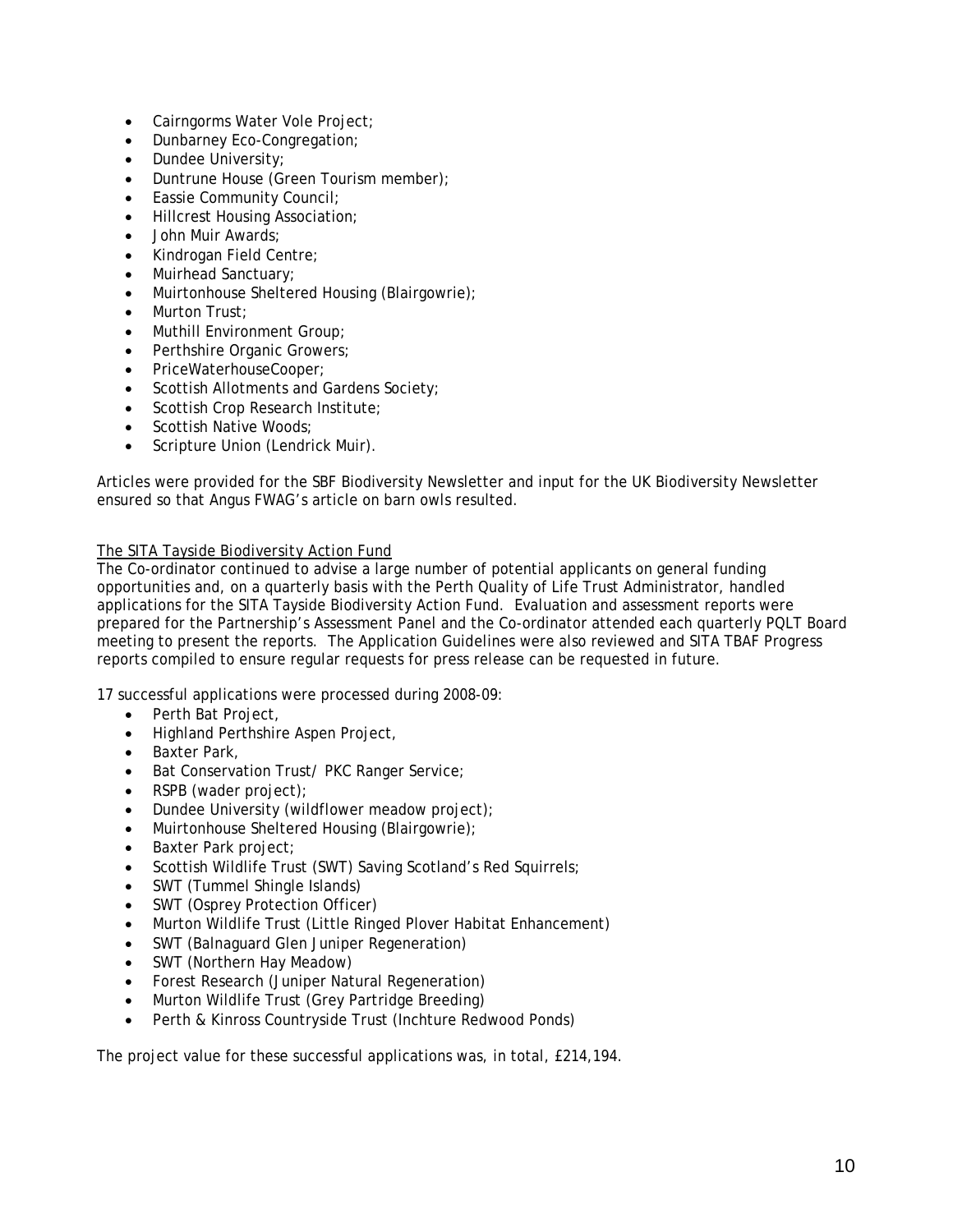#### **(5.) Promote Joint Working with Organisations Within and Outwith the TBP**

#### **Perth & Kinross Council**

Environment Service – the Co-ordinator liaised with the PKC Arts Development Officer and Parks Facilities Manager regarding street theatre/biodiversity arts project in P&K parks. Advice was given on PKC biodiversity projects at Larghan Park, Macrosty Park, and an Urban Butterfly Wilderness site near Perth Lidls (a potential joint project with Beautiful Scotland/PKC). Advice was given on the legalities for tree/ shrub removal during bird breeding season (South Inch, Perth). There was a lot of Green Graveyard Initiative input and a marked improvement in management of key sites.

Roads Department – the Co-ordinator attended one PKC Perth Lade Management Group meeting and circulated a query regarding the ongoing wildlife in drains issue. This has yet to be resolved, but has raised the issue within the LBAPO Network and the Association of Local Government Ecologists.

Planning Department – meetings were attended to discuss biodiversity indicators, and biodiversity information input into Perth Western Edge scoping report, CARS issues at Perth Lade, Mile Hill Wind Farm (Kirriemuir), Luncarty development (sand martins) and planning queries including Edradour Distillery, Invergowrie Primary School, Perth College and Port-na-Craig. Assistance was given in preparing a job description for the new PKC biodiversity officer post.

Ranger Service – the Co-ordinator liaised regularly as regards the Swift Survey, Sheltered Housing projects and the Perth-fectly Batty Project.

#### **Angus Council**

A number of "biodiversity surgeries" were held throughout 2008-09 which proved very useful in meeting a wide range of Local Authority employees. The Co-ordinator was involved in provision of website addresses and general information for the Angus Council perpetual calendar, and contributed ideas to the Invasive Non-Species website.

Three meetings of the Angus Rural Partnership Group were attended, with input into the Single Outcome Agreement and the drawing up of proposed species indicators.

The Ranger Service offered help in moving the TBP's display banners around events in Angus. The Coordinator liaised regularly regarding a wide range of projects, including the Green Graveyard Initiative, Swift Survey and Small Blue Survey.

#### **Dundee City Council**

The Co-ordinator attended two Dundee Partnership for the Environment meetings (December 2008 and March 2009); this proved extremely useful in general networking with a variety of DCC departments and organisations in Dundee.

Leisure & Community - the Co-ordinator regularly met with Landscape staff and discussed the opportunity for a Dundee Orchard Trail, Baxter Park community involvement, biodiversity surveys and non-native invasive species issues on the Dighty, biodiversity potential at the new Kingspark School and enhancements to The Miley. Ideas were discussed for the People's Millions project bid and a contribution made as regards the Camperdown Audit and Management Plan. Biodiversity input was invited into the Dundee Play Strategy. The potential was explored for a biodiversity project at the Overgate in connection with the local authority's Sustainable Action Plan (proposals included swift, bat and peat-free indoor plantings projects).

Planning – the Co-ordinator responded to the Mill o'Mains draft masterplan consultation (DCC) and involved DCC McManus Collections Unit. The Architects, Education and Housing Departments took part in a workshop arranged by the Co-ordinator and Concern for Swifts Scotland which later led to another workshop led by Edward Mayer of London Swifts. The outcome is involvement of the TBP in potential newbuilds and renovation swift projects.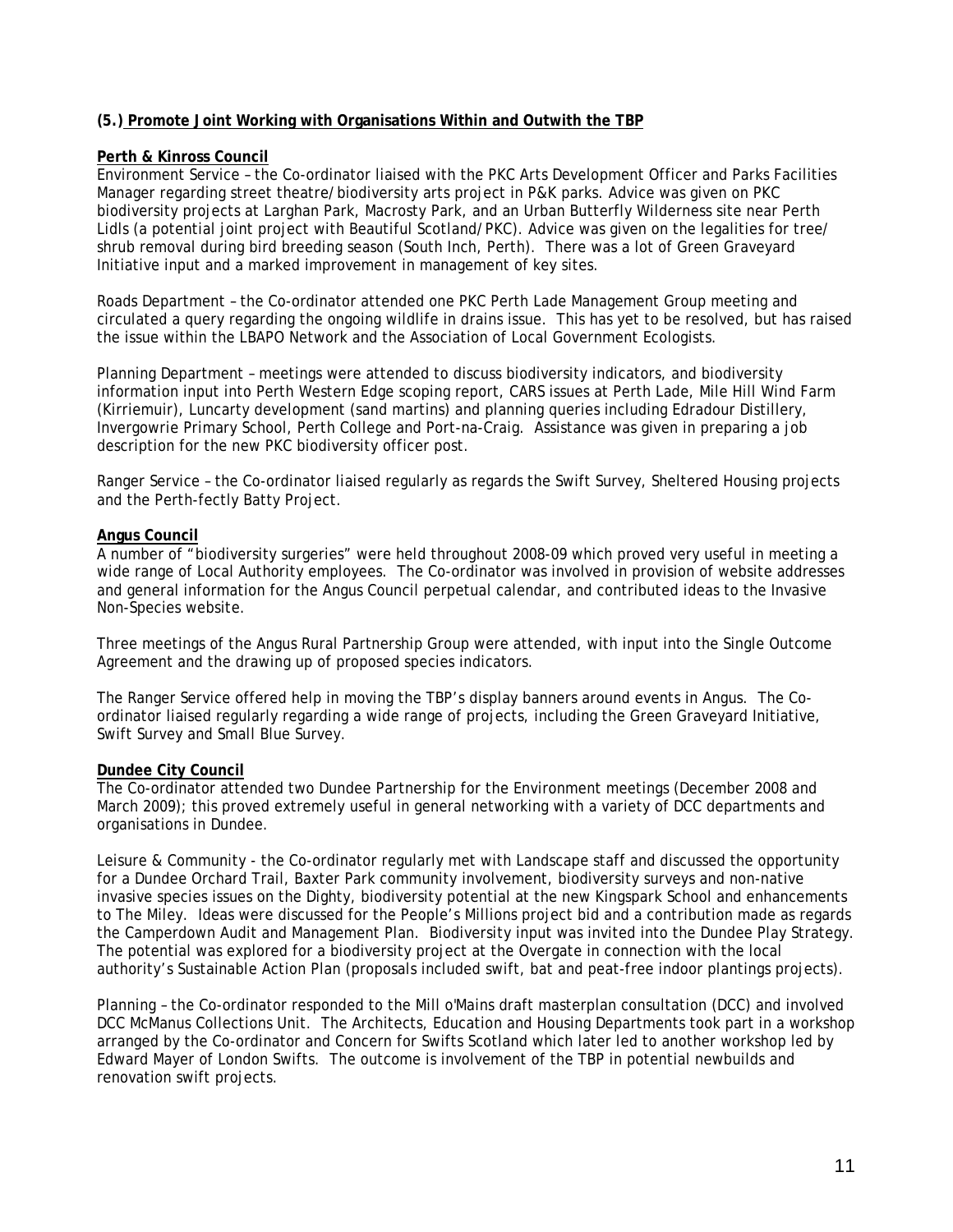#### **Other Organisations**

Arising from discussions regarding the possibility of the Dundee Science Centre hosting the national "What is Biodiversity" exhibition, the Partnership had the opportunity to contribute towards the Teacher Day "Biodiversity & Ethics" event in February 2009 (Darwin Exhibition): Angus Ranger Service gave a presentation on behalf of the TBP. The Co-ordinator contributed towards the Centre's Backyard Biodiversity events at Easter, and discussed the opportunity for a geodiversity and sensory garden at Centre.

Liaison with Historic Scotland led to an Orchard Festival event and a training course taking place at Elcho Castle. New projects were discussed with the new Stanley Mills Monuments Manager and suggestions made for biodiversity input in the grounds of Huntingtower Castle.

Another Orchard Festival event reintroduced the Co-ordinator to Scottish chef Christopher Trotter; links have since been made between producers and orchard owners via Mr Trotter's connections with Food in Scotland.

Discussions were held with VisitScotland's Green Tourism Manager regarding the potential for a Scotlandwide eco-tourism project based on a Tayside project (potentially the Red Squirrel Project).

#### **LBAP Officers' Network**

The Co-ordinator kept in touch with neighbouring LBAPOs, mostly by e-mail – advice was given to the Fife LBAPO regarding bats and development, and the reasons behind the Tayside Planners' Manual; to the Shetland LBAPO on running a biodiversity projects grants scheme, and a discussion was held with the Argyll & Bute LBAPO about community projects and joint projects between Partnerships, the RSPB and FWAG.

Ahead of the LBAPO network meeting in Oban (September 2008), the Co-ordinator prepared a TLBAP project report. In March 2009, the Network also met with Dennis Dick (Scottish Biodiversity Committee) to discuss national issues.

#### **(6.) Identify and Promote Action for Priority National Biodiversity Habitats and Species at Local Level**

The Scottish Biodiversity Forum did not organise a national conference in 2008-09; however, with TBP partners, the CoSLA Biodiversity Workshop was attended (December 2008). Scotland's new Biodiversity Delivery Structures were discussed at the event.

The LBAPO Network has representatives on all the Groups: People and Communications, Science, and the 5 priority ecosystem groups. Through these, the Co-ordinator was able to promote local Tayside biodiversity action to a national level, involving sub-group leaders and/or sub group members when appropriate. In this way, contributions were made to the Woodland, Marine and Coastal, Freshwater and Wetland, Lowland and Farming ecosystems groups, plus the People and Communications Group.

### **(7.) BARS Monitoring**

BARS training was finally made available by the Scottish Biodiversity Forum in mid-2008 which enabled a two week contract to be awarded to Stephanie Shaw to input the 50 project proforma targets and actions. This was added to in December 2008 with the additional input of targets and actions arising from the projects granted monies from the SITA Tayside Biodiversity Action Fund. Proforma headings were updated to fit with BARS requirements and new proforma were prepared for the numerous SITA TBAF projects.

The Co-ordinator prepared the 3-year report for the UK BARS 2008 Reporting Round and submitted it in time.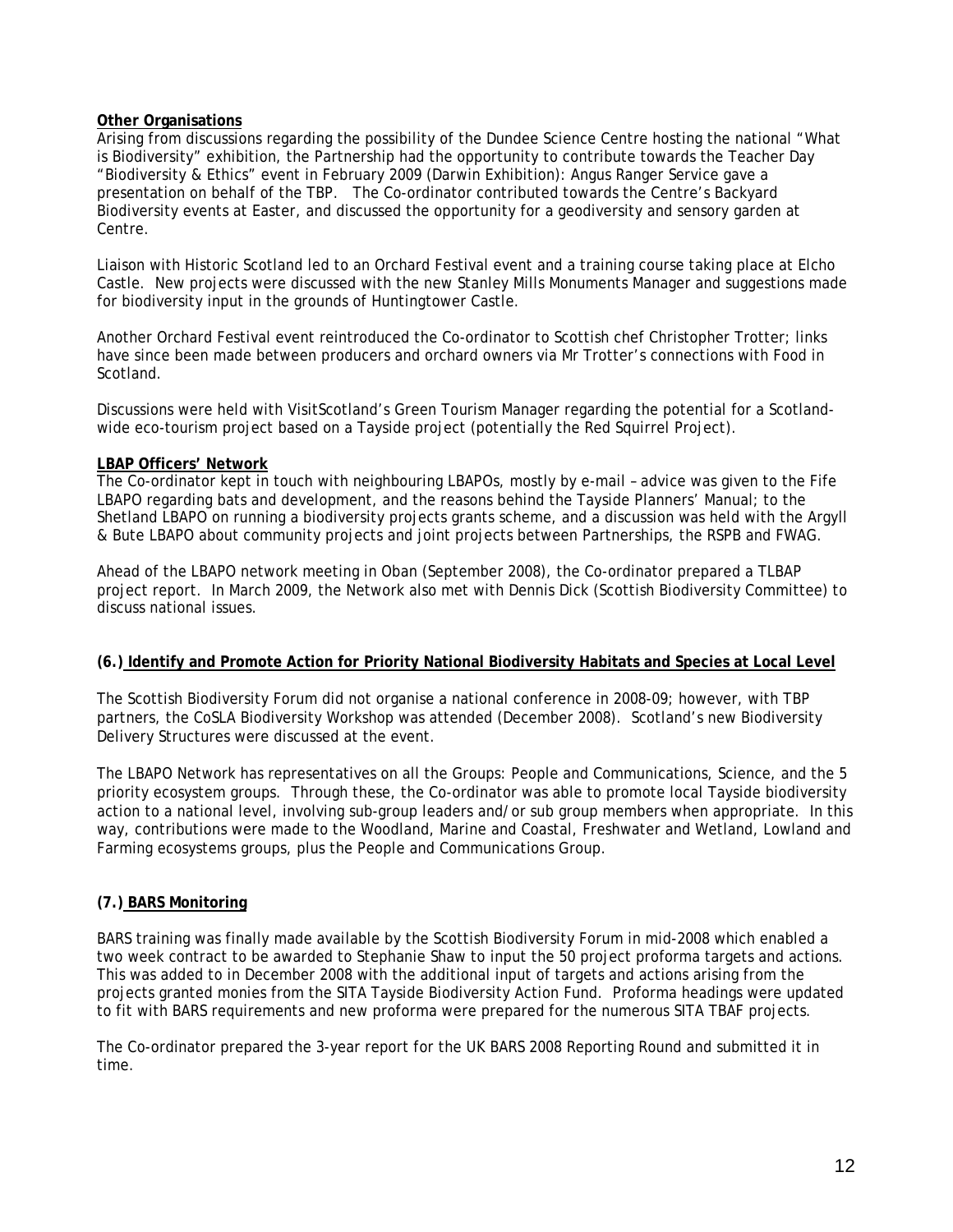#### **(8.) Research and Co-ordination of 2nd Tranche HAPs and SAPs**

Several of the Action Plans were completed as student internship projects which, in some cases, led to the student being offered other voluntary work from within the Partnership.

## **(9.) Training**

The Co-ordinator attended the three day international conference on "Orchards and Groves" in Sheffield during September 2008 (with funding provided by Forestry Commission Scotland).

#### *Supporting the Tayside Biodiversity Partnership*

Funding for the year 2008-09 came from Scottish Natural Heritage (35%) and the three local authorities (65%). A great deal of in-kind help came from many other quarters: a number of Partners hosted the Steering Group, Management Team and sub-group meetings, as well as the Building Better Biodiversity seminars. Much of the work of the sub-groups and Steering Group is undertaken voluntarily. All three local authorities, plus Fife Council, kindly loaned PowerPoint equipment on a number of occasions. Angus FWAG, Perth & Kinross, Angus and Dundee City Councils donated exhibition space for the Partnership's display banners.

Student placements – thanks to Karen Sleith and her team at Dundee University for supporting the TBP in a number of projects, together with the students: Craig Robb (Orchard Festival and Wader & Wildfowl Audit); Iain Ballantyne (Orchard Festival and the Tayside Biodiversity Festival); Kalina Kasprzyk (Tayside Biodiversity Festival); Stephanie Shaw (Swifts Survey); Gordon Henderson (Burial Grounds Habitat Action Plan); Steven Sinclair (Orchard Habitat Action Plans) and Iain Gordon (Ponds and Pools Habitat Action Plan).

#### *Thanks and Acknowledgements*

Thanks are due to the funders; Professor Martin Price, the Partnership's Chairman, Jin Park and Angela Paterson of the Centre for Mountain Studies; and all members of the Partnership for their ongoing support and assistance throughout the past year. Thanks are also due to the sub-group leaders and members, as well as the wider partnership of organisations, businesses and individuals. Special appreciation is owed to Rachael Higgins for her administrative assistance (until August 2008), Britta Peters (until October 2008), Louise Ross (until Christmas 2008) and to Iain Campbell who started work with the Partnership in the New Year.

This Report has been compiled by Catherine Lloyd, Biodiversity Co-ordinator, on behalf of the Tayside Biodiversity Partnership.

#### *CONTACT DETAILS*

Tayside Biodiversity Partnership, c/o Floor 13, Dundee City Council, Tayside House, Dundee DD1 3RA

Tel. 01382 433042; E-mail – [tayside.biodiversity@ukf.net](mailto:tayside.biodiversity@ukf.net); Website - [www.taysidebiodiversity.co.uk](http://www.taysidebiodiversity.co.uk/).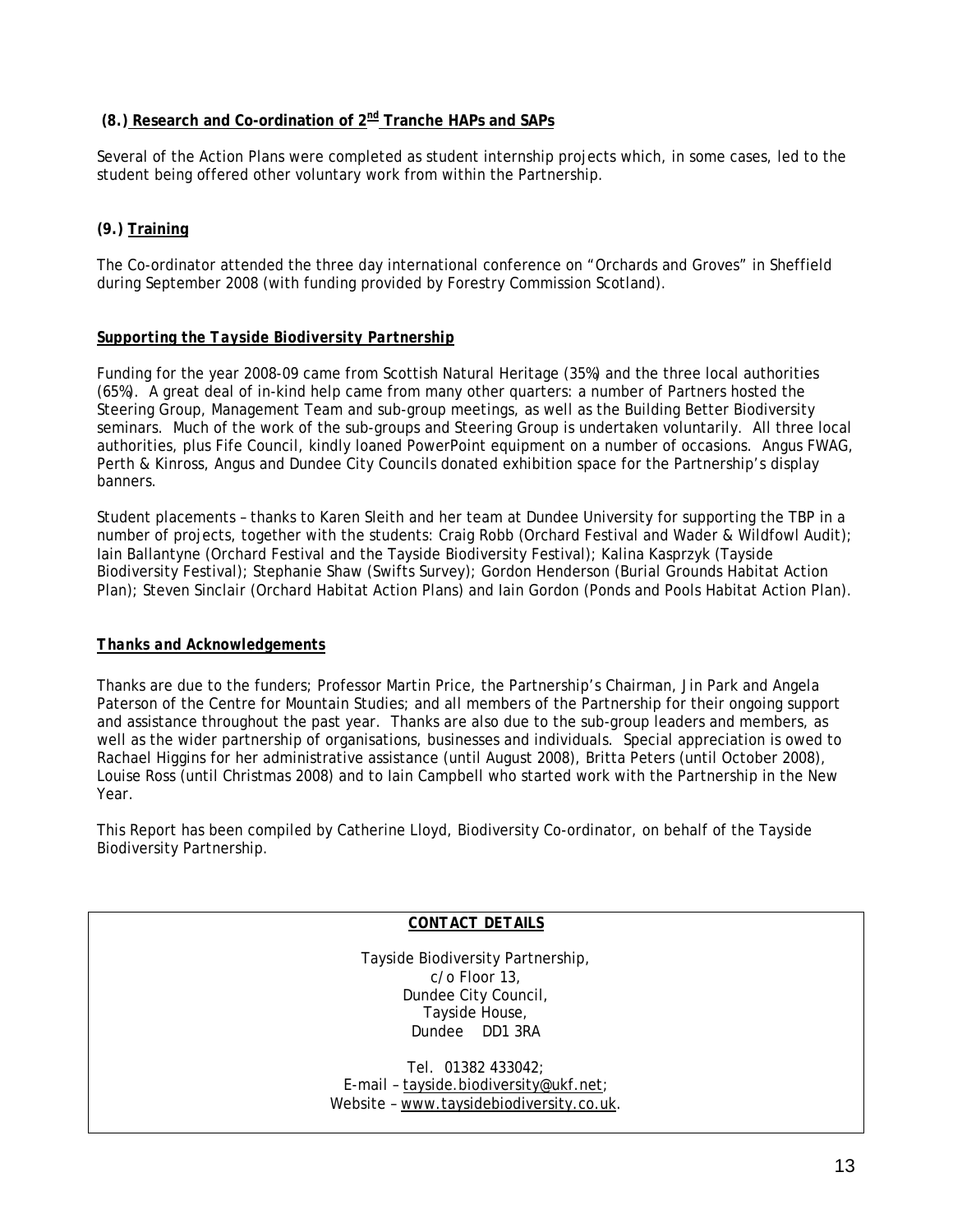

## **Appendix 1**

## **TAYSIDE SWIFT NESTBOX TRIALS PROJECT**

| <b>Trial Site</b>                                       | <b>Building type</b>                                | Comments                                                                                                                              | <b>Nestbox Allocation</b>                                                    | 2008-09 Monitoring Report                                                                                                                                                                |
|---------------------------------------------------------|-----------------------------------------------------|---------------------------------------------------------------------------------------------------------------------------------------|------------------------------------------------------------------------------|------------------------------------------------------------------------------------------------------------------------------------------------------------------------------------------|
| Dunkeld (Little<br>Houses),<br>Perthshire - NTS         | Traditional<br>properties                           | High PR potential both in local<br>press and in NTS publications/<br>on site publicity potential                                      | 1x Single<br>1 x Swift/Bat                                                   | Planning application and listed building<br>consent never applied for and<br>nestboxes never used. Will be offered<br>to Birnam Church in 2009 which is keen<br>to safeguard its swifts. |
| <b>PKC Crieff office</b><br>Perthshire                  | Traditional<br>property<br>(owned by<br>PKC)        |                                                                                                                                       | 2 x Single                                                                   | Being monitored - not in use yet.                                                                                                                                                        |
| <b>Crieff Hospital</b><br>Perthshire                    | Modern<br>building                                  | May ultimately prove<br>unsuitable, but will be re-used<br>if this is the case.                                                       | 2 x old-style                                                                | Being monitored - not in use yet.                                                                                                                                                        |
| Ballinluig<br>Primary School,<br>Perthshire             | (no details)                                        | 1 <sup>st</sup> School Swift Project                                                                                                  | 1 x old-style                                                                | In place - being monitored by the<br>school children. Not in use yet.                                                                                                                    |
| Dundee Ranger<br>Service<br>Camperdown<br>House, Dundee | Traditional<br>property                             |                                                                                                                                       | 1 x single<br>1 x swallow cup                                                | Nestbox returned to TBP for<br>reallocation.                                                                                                                                             |
| Eco House<br>Demonstration<br>Site, Dundee<br>(DCC)     | 1970s<br>Bungalow                                   | Demonstration site to show<br>property not suitable for swift<br>nestboxes (although<br>opportunity to add roof ridge<br>for swifts). | 1 x House Martin<br>Terrace<br>1 x Swallow cup<br>and 1 x droppings<br>board | Ongoing delay in putting up nestboxes<br>owing to slow completion of Eco<br>House.                                                                                                       |
| <b>Broughty Ferry</b><br>Library (BFEP)                 | Traditional<br>property with<br>modern<br>extension | Opportunity to publicise<br>project throughout Broughty<br>Ferry via BFEP                                                             | 1 x Single<br>1 x swallow cup                                                | To be erected during 2009.                                                                                                                                                               |
| Lillybank<br>Resource Centre,<br>Forfar, Angus<br>(AC)  | Modern                                              | Opportunity to publicise the<br>project throughout Forfar                                                                             | 1 x single<br>1 x House Martin<br>cup and<br>1 x droppings<br>board          | Ongoing monitoring - no swifts using<br>nestbox yet.                                                                                                                                     |
| Guide Dogs for<br>the Blind,<br>Forfar, Angus           | Modern<br>commercial<br>property                    | Near wildlife corridor and new<br>Wm Wallace swift nestboxes<br>(AC)                                                                  | 1 x Swift / Bat<br>1 x house martin<br>cup and<br>1 x droppings<br>board     | Nestboxes passed to Angus Ranger<br>Service for re-use at Beech Hill<br>Residential Home, Forfar in 2009 (as<br>part of their biodiversity garden<br>project).                           |
| <b>King Builders</b><br>Auchterarder,<br>Perthshire     | Modern<br>building                                  | Potential demonstration site<br>in Auchterarder - still in<br>negotiation                                                             | 1 x swift brick                                                              | No further contact made. Swift brick<br>retained by Ranger Service as part of<br>their swift display.                                                                                    |
| Monikie,<br>Newbigging,<br>Angus                        | Modern<br>buildings                                 | Potential demonstration site<br>at large rural development -<br>no progress                                                           | N/A                                                                          | No further contact made.                                                                                                                                                                 |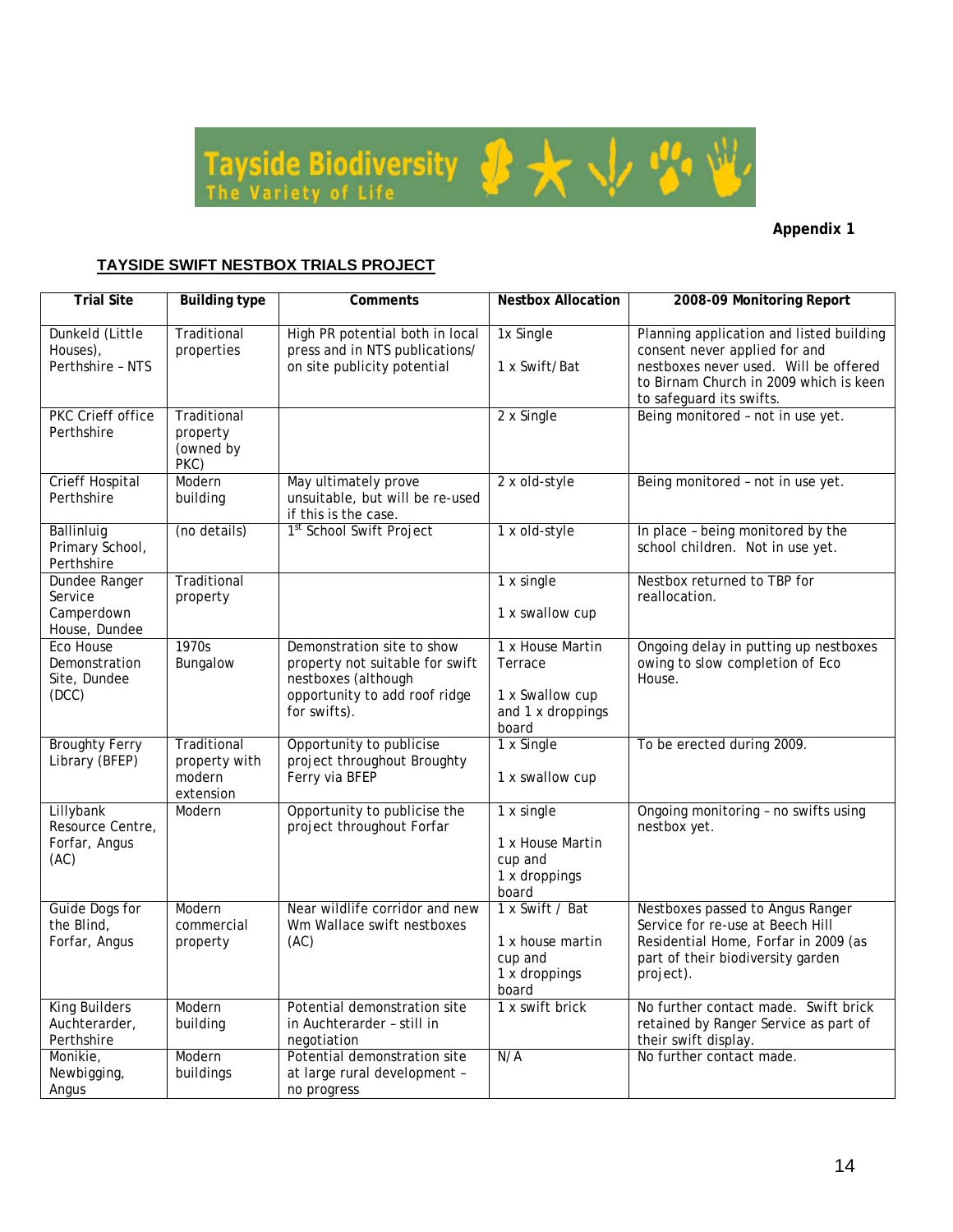#### **Appendix 2**

## **STEERING GROUP MEMBERS 2008-09**

| Pam Coutts                  | Angus Council                                                        |
|-----------------------------|----------------------------------------------------------------------|
| <b>Stewart Roberts</b>      | Angus Council                                                        |
| Merrill Smith               | Dundee City Council                                                  |
| Alison Anderson             | Dundee City Council                                                  |
| Bryan Harris                | Dundee City Council                                                  |
| Syd House                   | <b>Forestry Commission Scotland</b>                                  |
| <b>Tim Barrett</b>          | <b>Forestry Commission Scotland</b>                                  |
| Carol Littlewood            | Farming & Wildlife Advisory Gp (Angus), latterly Littlewood Landcare |
| Richard Lockett             | FWAG (Perth), latterly Lockett Agri-Environmental                    |
| Kate Scott                  | National Farmers' Union Scotland                                     |
| Ben Notley                  | National Trust for Scotland                                          |
| <b>Martin Price</b>         | Perth College (Centre for Mountain Studies)                          |
|                             | (Chairman, TBP, from October 2004)                                   |
| Graham Esson                | Perth and Kinross Council                                            |
| <b>Esther Roger-Nicolls</b> | Perth & Kinross Council                                              |
| Mark Simmons                | Perth and Kinross Council                                            |
| <b>Bruce Anderson</b>       | Royal Society for the Protection of Birds                            |
| Amy Crowther                | Royal Society for the Protection of Birds                            |
| <b>Christine Hall</b>       | Scottish Agricultural College                                        |
| Alan Hendry                 | Scottish Government RPID (SGRPID)                                    |
| <b>Bruce Campbell</b>       | Scottish Environment Protection Agency                               |
| lan Lorimer                 | Scottish Environment Protection Agency (from September 2008)         |
| Martyn Jamieson             | Scottish Field Studies Association                                   |
| Paul Ramsay                 | Scottish Rural Property and Business Association                     |
| Carolyn Deasley             | Scottish Natural Heritage                                            |
| (vacant)                    | Scottish Wildlife Trust                                              |
|                             |                                                                      |

Catherine Lloyd Tayside Biodiversity Co-ordinator

## **Appendix 3**

## **BUSINESS PLAN 2007-10 - PROJECT PRIORITY LISTING (as at March 2009)**

|     | Links Golf Course Initiative                     |
|-----|--------------------------------------------------|
| 2.  | Dune Habitat Restoration                         |
| 3.  | <b>Tayside Terns</b>                             |
| 4.  | Firth of Tay Wader & Wildfowl Audit              |
| 5.  | Nature on Track                                  |
| 6.  | <b>Tayside Barn Owl Projects</b>                 |
| 7.  | Highland Perthshire Calcareous Grassland Project |
| 8.  | <b>Farmland Birds</b>                            |
| 9.  | Perthshire & Angus Treelines                     |
| 10. | Farm Buildings for Biodiversity                  |
| 11. | <b>Enhancement of Irrigation Ponds</b>           |
| 12. | Saving the Small Blue Butterfly                  |
| 13. | <b>Operation Bumblebee</b>                       |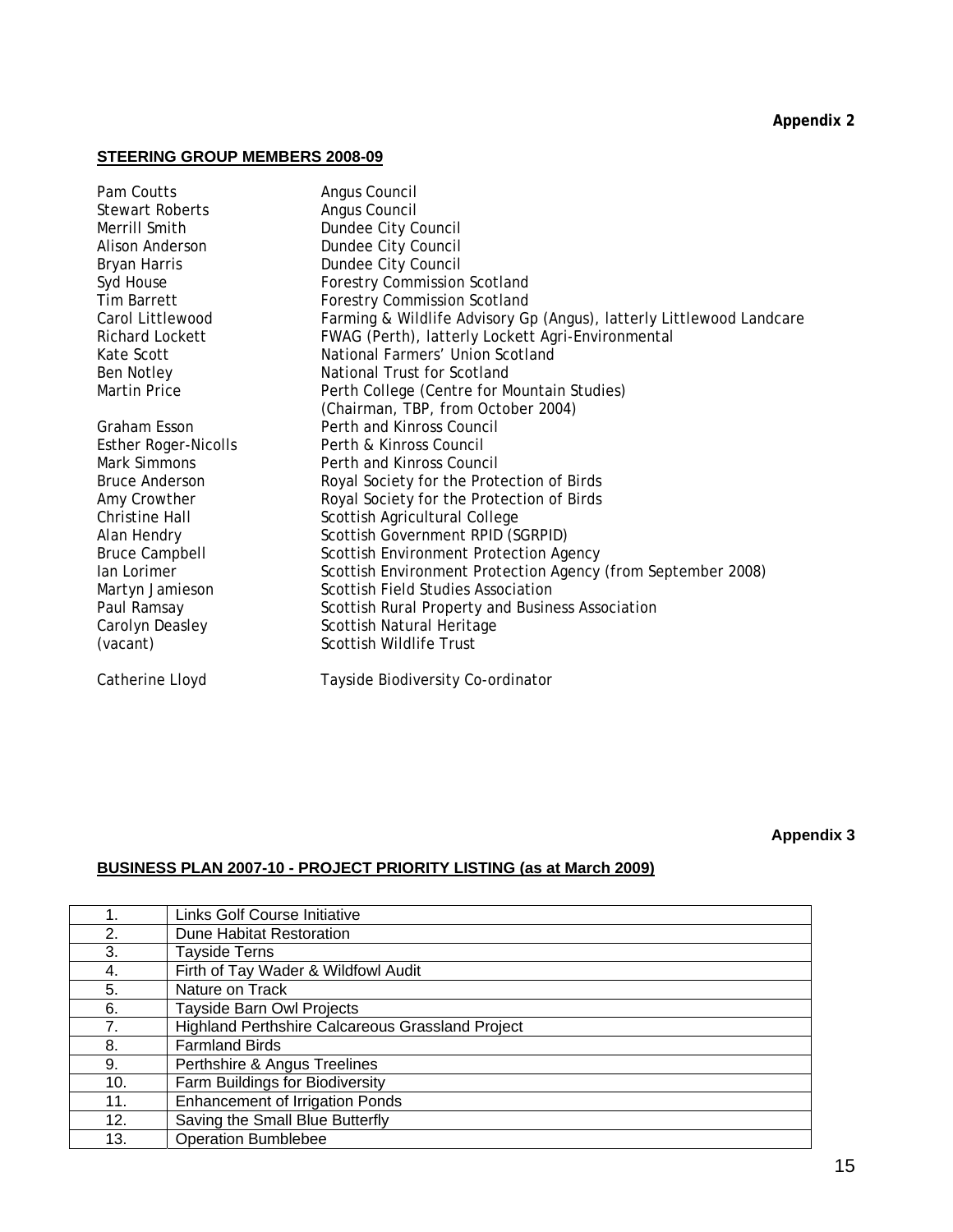| 14.               | Wet Grassland for Waders                                                                    |
|-------------------|---------------------------------------------------------------------------------------------|
| 15.               | <b>Living Field Study Centre</b>                                                            |
| 16.               | Perthshire Hedgerow & Tree Project                                                          |
| 17.               | "ZOOM" Bumblebee Project (originally Local Patch Project)                                   |
| 18.               | <b>Invasive Species</b>                                                                     |
| 19.               | Tayside Green Graveyard Initiative                                                          |
| 20.               | Tayside Swift Project                                                                       |
| $\overline{21}$ . | Tayside Red Squirrel Project (incorporating the original Red Squirrel Conservation Project) |
| $\overline{22}$ . | Urban Watercourse Initiative                                                                |
| 23.               | Sand Martins in Tayside                                                                     |
| 24.               | <b>Urban Grassland</b>                                                                      |
| $\overline{25}$ . | Green/Living roofs                                                                          |
| $\overline{26}$ . | Community Gardens, Orchards & Allotments                                                    |
| 27.               | <b>Acoustic Ecology</b>                                                                     |
| 28.               | <b>Highland Tayside Paths Impacts Project</b>                                               |
| 29.               | Tayside Upland Heath Project                                                                |
| $\overline{30}$ . | Tayside Upland Butterfly & Moth Conservation Initiative                                     |
| 31.               | <b>Tayside Ponds Project</b>                                                                |
| 32.               | Perth Lade Enhancement                                                                      |
| 33.               | Mammal Road Death Survey                                                                    |
| 34.               | <b>River Earn Invasive Species</b>                                                          |
| 35.               | <b>River Tay Tributary Initiative</b>                                                       |
| $\overline{36}$ . | Salmon in the Classroom                                                                     |
| $\overline{37}$ . | Water Vole and Mink Project                                                                 |
| $\overline{38}$ . | <b>Freshwater Pearl Mussel</b>                                                              |
| 39.               | Tayside Lochs Project (Fingask & White Lochs)                                               |
| 40.               | Friarton Ponds Project                                                                      |
| $\overline{41}$ . | <b>Green Tourism Scheme</b>                                                                 |
| 42.               | <b>Woodland Management Awareness</b>                                                        |
| 43.               | Management of Non-Timber Forest Products                                                    |
| 44.               | <b>Wildlife Tree Project</b>                                                                |
| 45.               | <b>Woodland Grazing Initiative</b>                                                          |
| 46.               | <b>Ancient Tree Hunt</b>                                                                    |
| 47.               | Tayside Juniper Project                                                                     |
| 48.               | Tayside Orchards Project (incorporating the Carse of Gowrie Historic Orchards Project)      |
| 49.               | Sheltered Housing & Hospitals Biodiversity Project                                          |
| 50.               | <b>Tayside Biodiversity Festival</b>                                                        |
| 51.               | <b>Mammal Atlas</b>                                                                         |
| 52.               | Countryside on Wheels Farm Bus                                                              |
| 53.               | Bee Wild Communities and Schools Project                                                    |
| 54.               | <b>Community and Education Biodiversity Awards</b>                                          |
| 55.               | Practitioner Training (Building Better Biodiversity)                                        |
| 56.               | <b>Geodiversity Trails</b>                                                                  |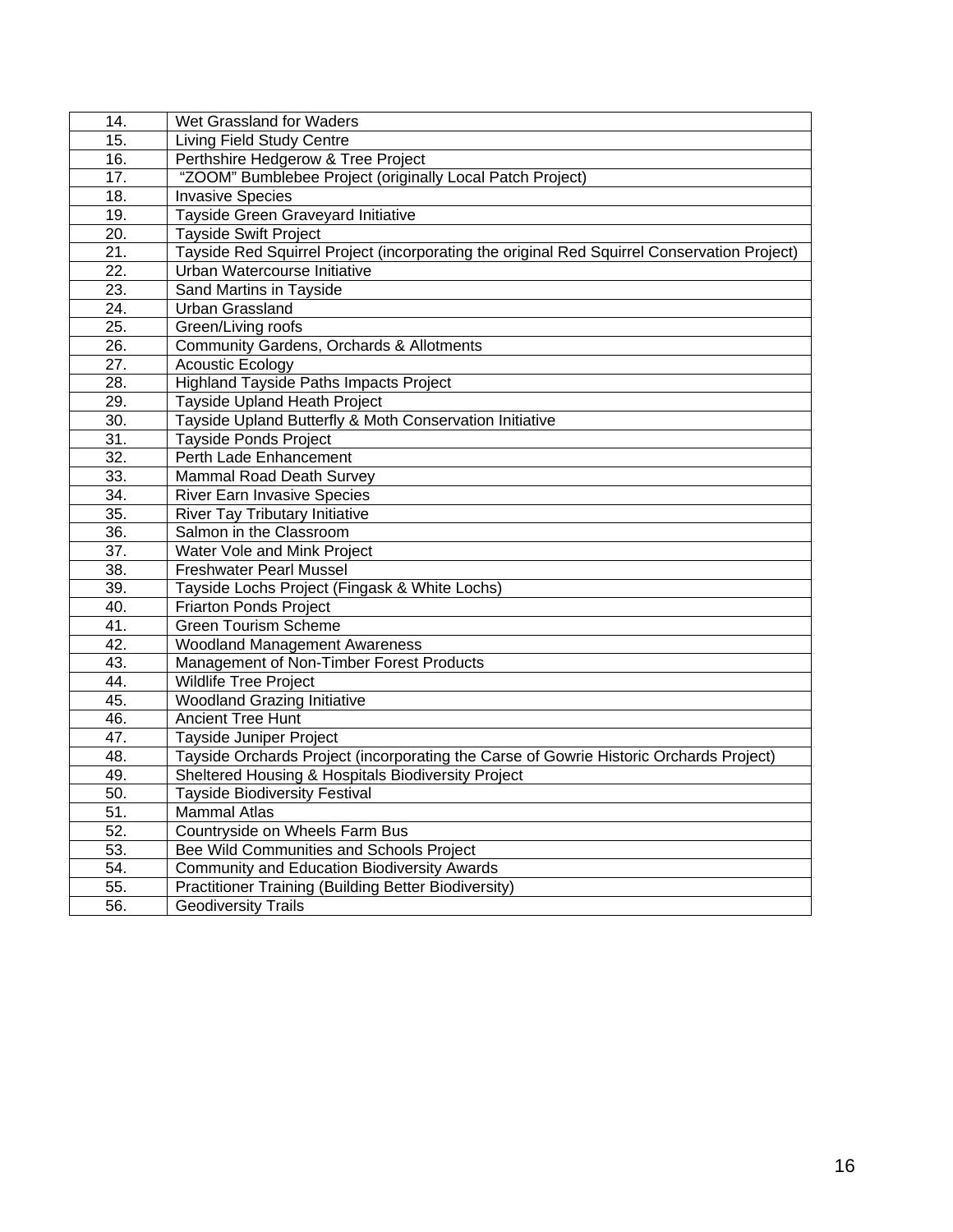## **Appendix 5**

## **BUILDING BETTER BIODIVERSITY FEEDBACK ANALYSIS 2007-08**

## **SUMMARY**

| <b>Event</b> | <b>Title</b>                                                                                                 | <b>Attendees</b> | <b>Hosted by</b>                         | <b>Financed by</b>                                                                                                                           |
|--------------|--------------------------------------------------------------------------------------------------------------|------------------|------------------------------------------|----------------------------------------------------------------------------------------------------------------------------------------------|
| May 2008     | Verge Management for Amphibians<br>and Reptiles - lunch time seminar                                         | 16               | Perth & Kinross<br>Council               | <b>PKC</b>                                                                                                                                   |
| June         | Mitigating for Badgers - lunch time<br>seminar                                                               | 14               | Ditto                                    | Ditto                                                                                                                                        |
| August       | Fruit Tree Grafting Course (half day)                                                                        | 12               | Randonny House                           | Self-financed<br>$(TBP)^*$                                                                                                                   |
| August       | Summer Pruning Course (half day)                                                                             | 11               | Randonny House                           | Self-financed<br>$(TBP)^*$                                                                                                                   |
| October      | Cider-making 1 x day Courses (10<br>attendances per day)                                                     | $\overline{20}$  | <b>Glendoick Garden</b><br>Centre        | LEADER (1 x<br>day); Self-financed<br>$(TBP)^*$ (1 x day)                                                                                    |
| October      | Setting the Framework - How is this<br>my responsibility? [lunch time<br>seminar]                            | 26               | Angus Council                            | Angus Council                                                                                                                                |
| November     | Wildlife Crime - Council<br>Responsibilities - lunch time seminar                                            | 20               | Ditto                                    | <b>Ditto</b>                                                                                                                                 |
| January 2009 | Badgers - Mitigation and the Law -<br>lunch time seminar                                                     | 23               | <b>Ditto</b>                             | <b>Ditto</b>                                                                                                                                 |
| January      | Bats in Development - lunch time<br>seminar                                                                  | $\overline{25}$  | <b>Ditto</b>                             | <b>Ditto</b>                                                                                                                                 |
| January      | Wildlife Issues in Development -<br>lunch time seminar                                                       | 23               | Ditto                                    | <b>Ditto</b>                                                                                                                                 |
| January      | Riparian Seminar: Sustainable River<br>Management for Biodiversity, Fish<br>and People (1 day; 7 x speakers) | 77               | TBP (Water and<br>Wetland sub-<br>group) | Association of<br>Salmon Fishery<br>Boards; Rivers<br>and Fisheries<br>Trusts of Scotland;<br>Institute of<br><b>Fisheries</b><br>Management |
| February     | Winter Fruit Tree Pruning and<br>Orchard Management (2 half days)                                            | 16               | <b>Historic Scotland</b>                 | Self-financed<br>$(TBP)^*$                                                                                                                   |
| February     | Swifts in the Built Environment (half<br>day workshop)                                                       | 8                | Dundee City<br>Council                   | Angus Council;<br>Perth & Kinross<br>Council                                                                                                 |
| February     | Greenspace and Biodiversity (1 day;<br>6 x speakers)                                                         | 52               | Angus Council                            | Angus Council,<br>Perth & Kinross<br>Council; Hertalan                                                                                       |
| February     | DIY Guide to Living Roofs Workshop<br>(1 day)                                                                | $\overline{13}$  | Dundee City<br>Council                   | Angus Council;<br>Perth & Kinross<br>Council; Hertalan;<br>Dundee Institute of<br>Architects                                                 |
| March        | Tayside Recorders' Day (1 day; 6 x<br>speakers)                                                              | 36               | Dundee City<br>Council                   | <b>TBP Education</b><br>sub-group                                                                                                            |
|              | <b>TOTAL No. of Attendees</b>                                                                                | 392              |                                          |                                                                                                                                              |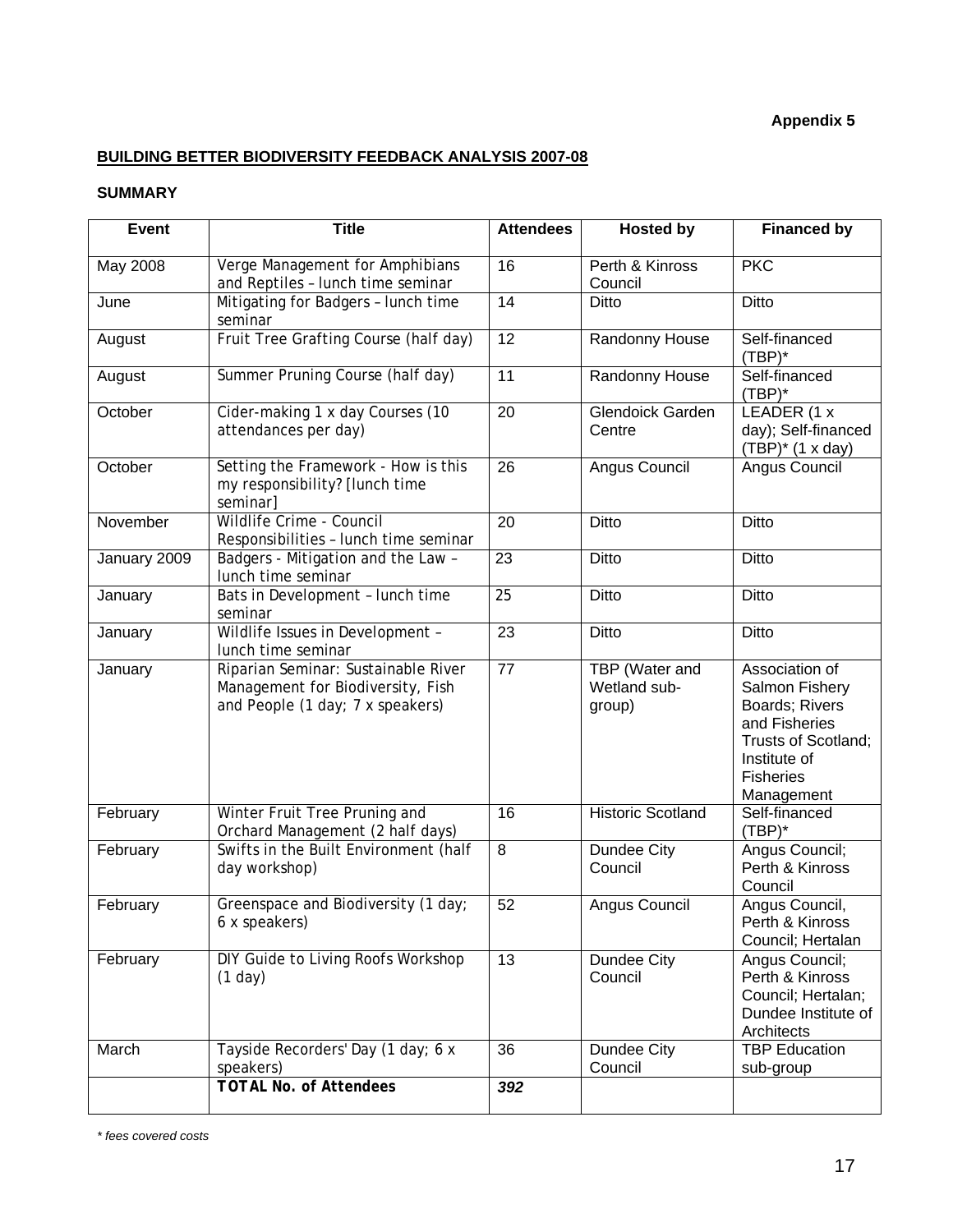#### **FEEDBACK REPORT (prepared by Iain Campbell)**

**Verge Management for Amphibians and Reptiles Trevor Rose, Herpetological Society**  *23rd May 2008 -* Pullar House, Perth Attendees: 16; Feedback forms received: 9

All feedback was positive, with interest in attending further events expressed by all. SRDP use in biodiversity, legislation and biodiversity, and training for councillors were suggested as subjects for future.

#### **Mitigating for Badgers**

**Ian Hutchison, Scottish Badgers** *3rd June 2008 -* Pullar House, Perth Attendees: 14; Feedback forms received: 10

All feedback was positive, with interest in attending further events expressed by all. SRDP, Red Squirrels and felling licences, legislation updates, and bumblebees were suggested as subjects for future events.

#### **Setting the Framework - How is this my responsibility?**

**Stewart Pritchard, Scottish Natural Heritage** *23rd October 2008 -* County Buildings, Angus Attendees: 26; Feedback forms received: 9

All feedback was positive and attendees noted that it provided a good basis for moving their work in directions they had not been aware of previously. Interest in attending further events was expressed by all but one attendee. It was suggested that a handout of the presentation could have been provided to make it easier to follow. Information on species to concentrate on and priority habitats for the area were suggested as subjects for future events.

**Wildlife Crime - Council Responsibilities Alan Stewart, Tayside Police** *13th November 2008 -* County Buildings, Angus Attendees: 20; Feedback forms received: 9

All feedback was positive and participants noted that it provided information on areas they were had been unsure of previously. Interest in attending further events was expressed by all but one attendee. One participant noted that they had only been made aware of the event five minutes before it started, and recommended a greater scope of advance notification.

#### **Badgers - Mitigation and the Law Ian Hutchison, Scottish Badgers**

*15th January, 2009 -* County Buildings, Angus Attendees: 23; Feedback forms received: 12

All feedback was positive, with the talk being deemed relevant and informative and speaker Ian Hutchison receiving good feedback for his knowledge and enthusiasm. Interest in attending further events was expressed by all. One participant asked if it would be possible to provide a list of online sources of information. Marine protection and coastal & estuarine issues were suggested as subjects for future events.

#### **Bats in Development**

**Anne Youngman, Bat Conservation Trust** *8th January 2009 -* County Buildings, Angus Attendees: 25; Feedback forms received: 14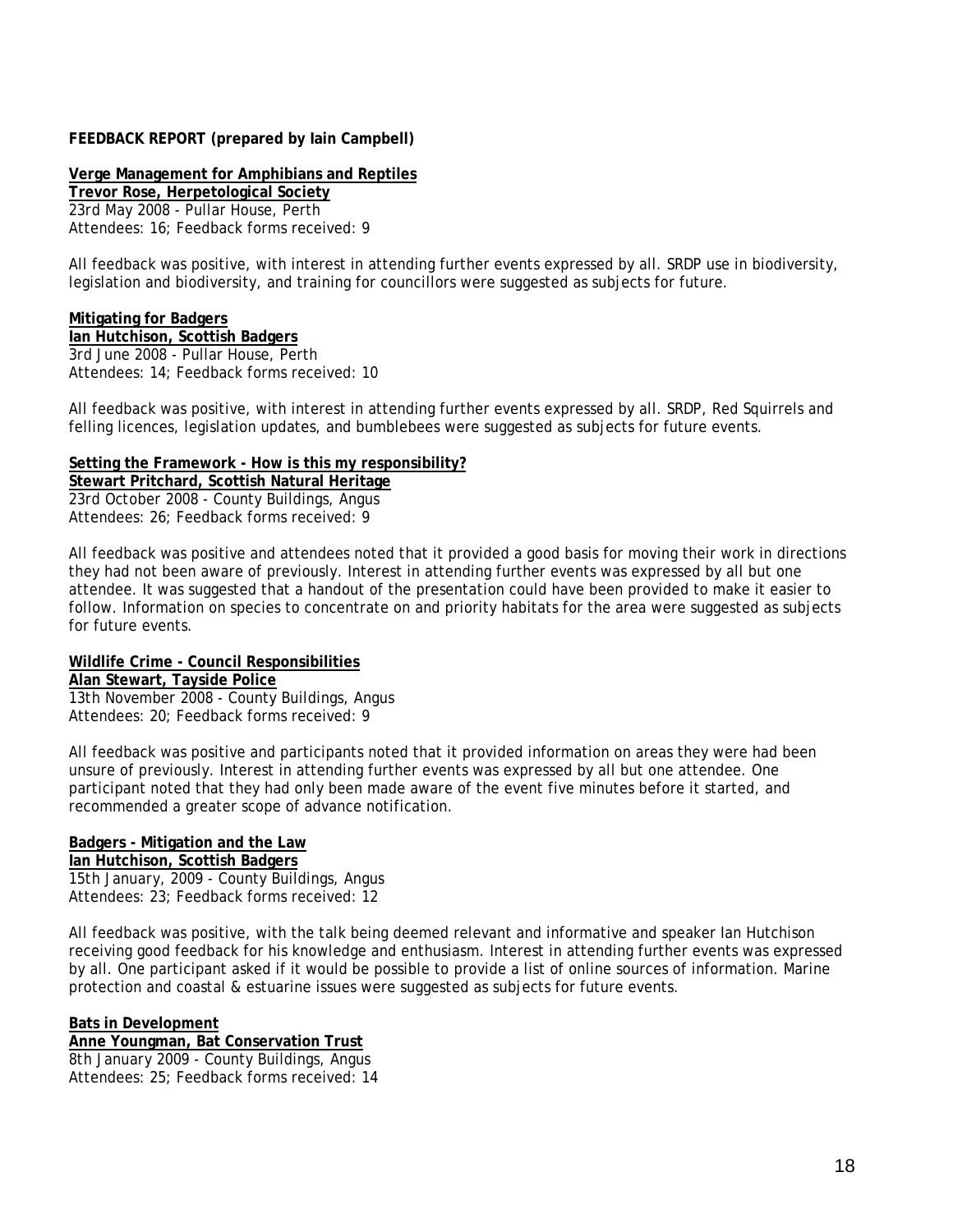All feedback was positive, with participants deeming the talk very informative and important to their areas of work. Interest in attending further events was expressed by all but one attendee. Woodland management and surveying of trees in development sites were suggested as subjects for future events.

#### **Wildlife Issues in Development**

**Amy Crowther, Royal Society for the Protection for Birds** *30th January 2009 -* County Buildings, Angus Attendees: 23; Feedback forms received: 6

A relatively small number of feedback forms were received, but all were positive. One attendee suggested that a longer talk with more case study details would have improved the event. Speakers from WWF Scotland, River Restoration Centre, and SNH were suggested for future events.

#### **Other Training Courses**

#### **Fruit Tree Grafting Course**

**John Butterworth, Butterworth's Organic Nursery** *23rd August 2008 -* Living Field Studies Centre, Scottish Crop Research Institute Attendees: 12; Feedback forms received: 3

A small number of feedback forms were received, but all were very positive.

#### **Summer Pruning Course**

**John Butterworth, Butterworth's Organic Nursery** *24th August 2008 -* Randonny House, Longforgan Attendees: 11; Feedback forms received: 3

A small number of feedback forms were received, but all were positive. It was suggested that the course could have been improved by including hands-on pruning.

#### **Riparian Seminar: Sustainable River Management for Biodiversity, Fish and People**

*29th January 2009 -* Birnam Institute Attendees: 77; Feedback forms received: 34

This event attracted delegates from across the country, and feedback was generally very positive. In feedback on general aspects of the event (booking/registration process, venue, quality of catering, quality of facilitation, delegate pack, and structure of whole day), 94% of ratings provided were 4s or 5s on a 5-point scale, with a total of 50% of ratings 5s. The other 6% of ratings were 3s.

Feedback for individual elements (introduction, talks, and open discussion) were also very positive, with 84% of ratings being 4s or 5s (54% and 30% of the total, respectively) with 3s making up 14%. The 'Sustainable Flood Management' talk was particularly successful, with 50% rating it as 5. Overall, talks performed significantly better than the introduction and open discussion sessions. 88% of those responding rated the usefulness of the seminar positively, with the other 12% giving an average mark.

Common themes in feedback included a focus on the importance of communication between organisations, a particular interest in Sustainable Flood Management, and a sense of overdue change coming in this area - but with much work still to be done.

General suggestions included making the presentations available online, offering break-out sessions or workshops with particular groups and speakers to provide more in-depth information and a more practical perspective, splitting talks into groups of two rather than three to avoid fatigue, and offering a follow-up event in a year or two.

**Winter Fruit Tree Pruning and Orchard Management Andrew Lear, Plants with Purpose** *7th February 2009 -* Elcho Castle, Rhynd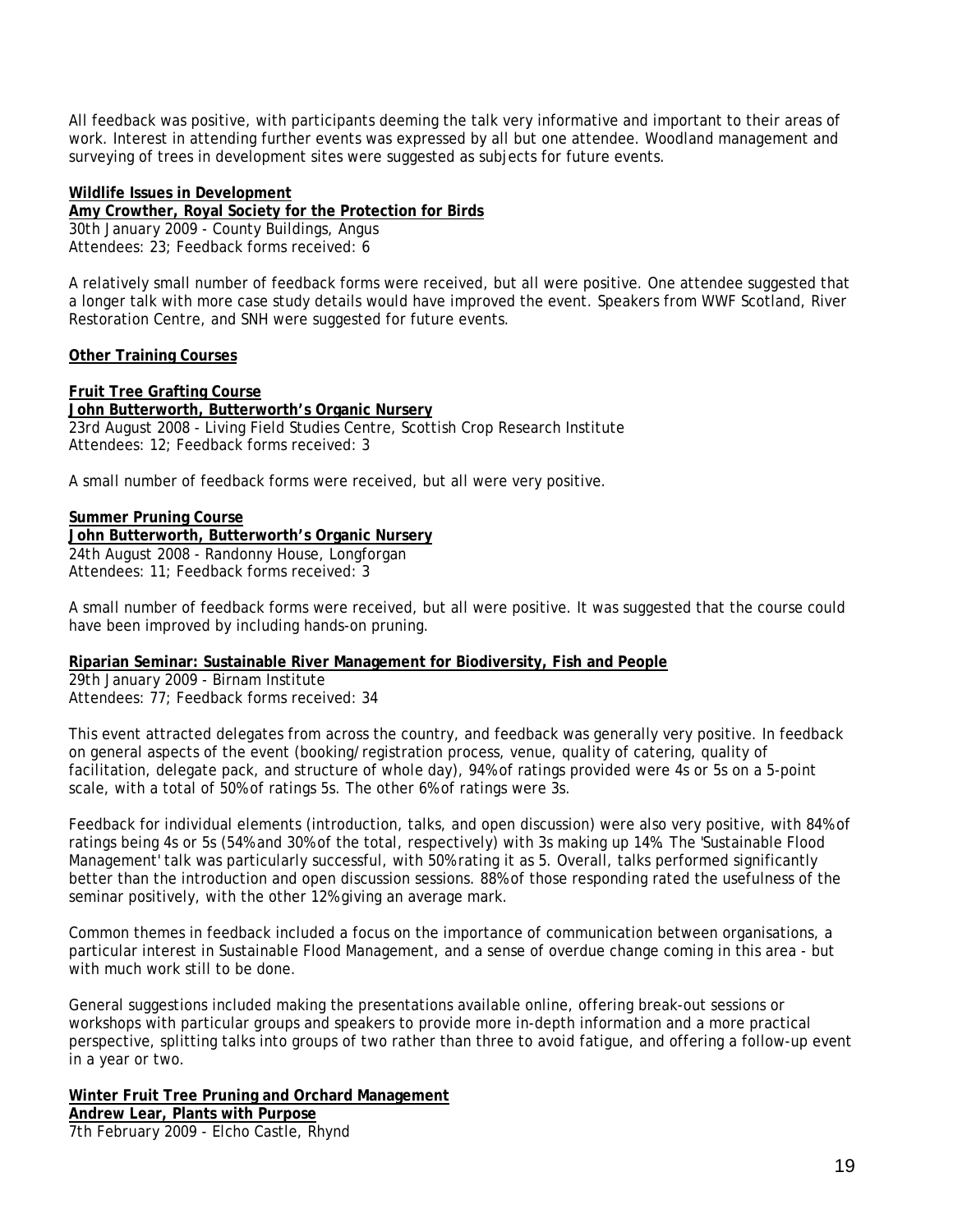#### Attendees: 16; Feedback forms received: 7

Feedback was very positive, with 92% of ratings for all aspects of the day being positive - the majority being rated 5 on the 5-point scale. The other 8% of ratings were average. Attendees found the event very useful, noting that the hands-on experience has given them the confidence to do their own pruning work.

There were some issues with the clarity of the training provided, but these were minor and resolved on the day. It was suggested that more handouts could have been provided. Rootstock Music and Food Fest and recognising and using varieties of fruit (particularly apple and pear) were suggested as possible areas for future events.

#### **Swifts in the Built Environment**

**Edward Mayer, London Swifts** *19th February 2009 -* Tayside House, Dundee Attendees: 8; Feedback forms received: 4

A small number of feedback forms were received, but all were very positive. The event was seen as a perfect introduction to the status of Swifts, with the provision of pamphlets and information sheets proving useful. The combination of presentation and walk was seen as a good allocation of the limited time available. The monitoring of priority invertebrate species and park management for biodiversity (particularly case studies) were suggested as subjects for future events. The turnout for this event was disappointing, with six late apologies received, but all in attendance will be able to make a significant contribution with the knowledge they gained.

#### **Greenspace and Biodiversity**

*20th February 2009 -* Angus House, Orchardbank, Forfar Attendees: 52; Feedback forms received: 20

Feedback was generally very positive. 91% of ratings provided for the general aspects of the day were positive (49% 4s and 42% 5s on a 5-point scale), with the rest being average. Talks were also well-received, with 80% of ratings being positive (29% 4s and 50% 5s) and an additional 19% average. Particularly well-received were the talks by Howard Liddell and Edward Mayer, with each receiving more than 75% 5s, with Dusty Gedge also being singled out for praise. The usefulness of the seminar was rated positively by 83% of attendees, with the remainder giving an average rating.

Common themes in feedback included the necessity of working with rather than against nature, how the UK has much to do to catch up with other countries in these areas in both practical terms and in mindset, and an increased awareness of the pragmatic benefits of planning and developing with biodiversity in mind. General suggestions included doing more to bring in a wider audience, particularly architects and grounds maintenance representatives, making the presentations available online, and using recyclable plastic or paper cups for tea/coffee in future.

Designing wetland / water features, looking at processes of government organisations for local authorities, landowner, and agents, non-timber forest / woodland produce, the NTFP Forest Education Initiative, allotment foresting, bumblebees, information on the links between Scottish Water and other organisations with regards to SUDS, and the uses of biodiversity and greenspace through policies such as SOAs were suggested as subjects for future events.

#### **DIY Guide to Living Roofs Workshop**

**Dusty Gedge (Living Roofs) and John Little (Green Roof Company)** *Saturday 21st January -* Baxter Park Visitor Centre, Dundee Attendees: 13; Feedback forms received: 7

This event was very well-received, with 95% of feedback on general aspects of the day being positive (the remainder neutral) and 88% of feedback on individual elements being likewise positive, split 50-50 between 4s and 5s on a 5-point scale - the remainder, again, being neutral. The DIY Green Roofs session with Dusty Gedge